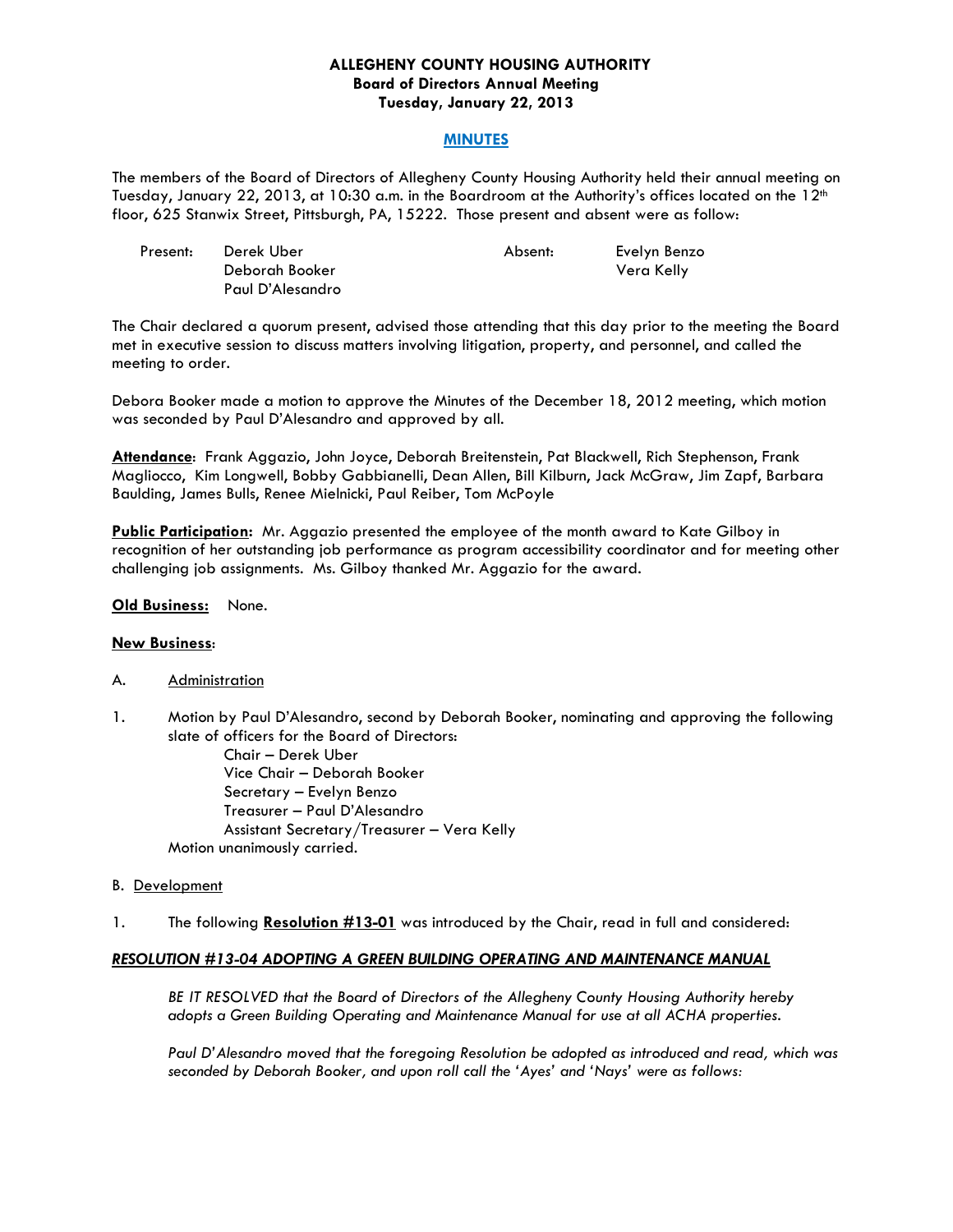# *AYES: Derek Uber NAYS: None Deborah Booker Paul D'Alesandro*

 *The Chair thereupon declared said Resolution carried and adopted.* 

Jack McGraw explained as a requirement of the competitive recovery act money, the green community energy efficiency grant, we have to adopt a policy adopting green measures and conservation, not only at Prospect where our grant was awarded, but for all our sites. The manual, developed by Siemens Corporation, contains some very simple, common sense ways of maintaining properties. Siemens was hired by 9 PHAs around the country to develop this comprehensive manual. We're recognizing that manual with this action. Mr. Uber wanted to know if moving forward there would be anything specific to the ACHA that would have to change based on common practices. Jack replied the manual covers most everything but not specifically detailed, say, for our different types of geothermal systems. Mrs. Booker wanted to know about recycling at the sites. Jack replied only to the extent as required by each individual municipality. Generally if there is recycling required by the borough then we comply with those requirements. All of the green developments recycle.

#### C. Legal

1. Motion by Paul D'Alesandro, second by Deborah Booker, approving renewal of the flood insurance policies with the National Flood Insurance Program through American Bankers, in the total amount of \$40,612 for the term 02/26/13-02/26/14 for coverage on various buildings at Uansa Village, Hays Manor, and Negley Gardens, Rachel Carson Hall and Golden Tower. Motion carried.

Mr. Joyce stated this insurance is for buildings located in a flood plain; the insurance is through the federal flood insurance program.

2. The following **Resolution #13-02** was introduced by the Chair, read in full and considered:

#### *RESOLUTION #13-02 APPROVING COLLECTION LOSS*

 *BE IT RESOLVED that the Board of Directors of the Allegheny County Housing Authority hereby approve transfer of uncollectible tenant accounts in the amount of \$14,601.07 and referral to General Counsel for further action, if warranted.* 

*Deborah Booker moved that the foregoing Resolution be adopted as introduced and read, which was seconded by Paul D'Alesandro, and upon roll call the 'Ayes' and 'Nays' were as follows:* 

> *AYES: Derek Uber NAYS: None Deborah Booker Paul D'Alesandro*

 *The Chair thereupon declared said Resolution carried and adopted.* 

3. The following **Resolution #13-03** was introduced by the Chair, read in full and considered:

## *RESOLUTION #13-03 ADOPTING A RECORDS RETENTION POLICY*

*BE IT RESOLVED that the Board of Directors of the Allegheny County Housing Authority hereby adopts a Record Retention Policy for the Authority.* 

*Paul D'Alesandro moved that the foregoing Resolution be adopted as introduced and read, which was seconded by Deborah Booker, and upon roll call the 'Ayes' and 'Nays' were as follows:* 

> *AYES: Derek Uber NAYS: None Deborah Booker Paul D'Alesandro*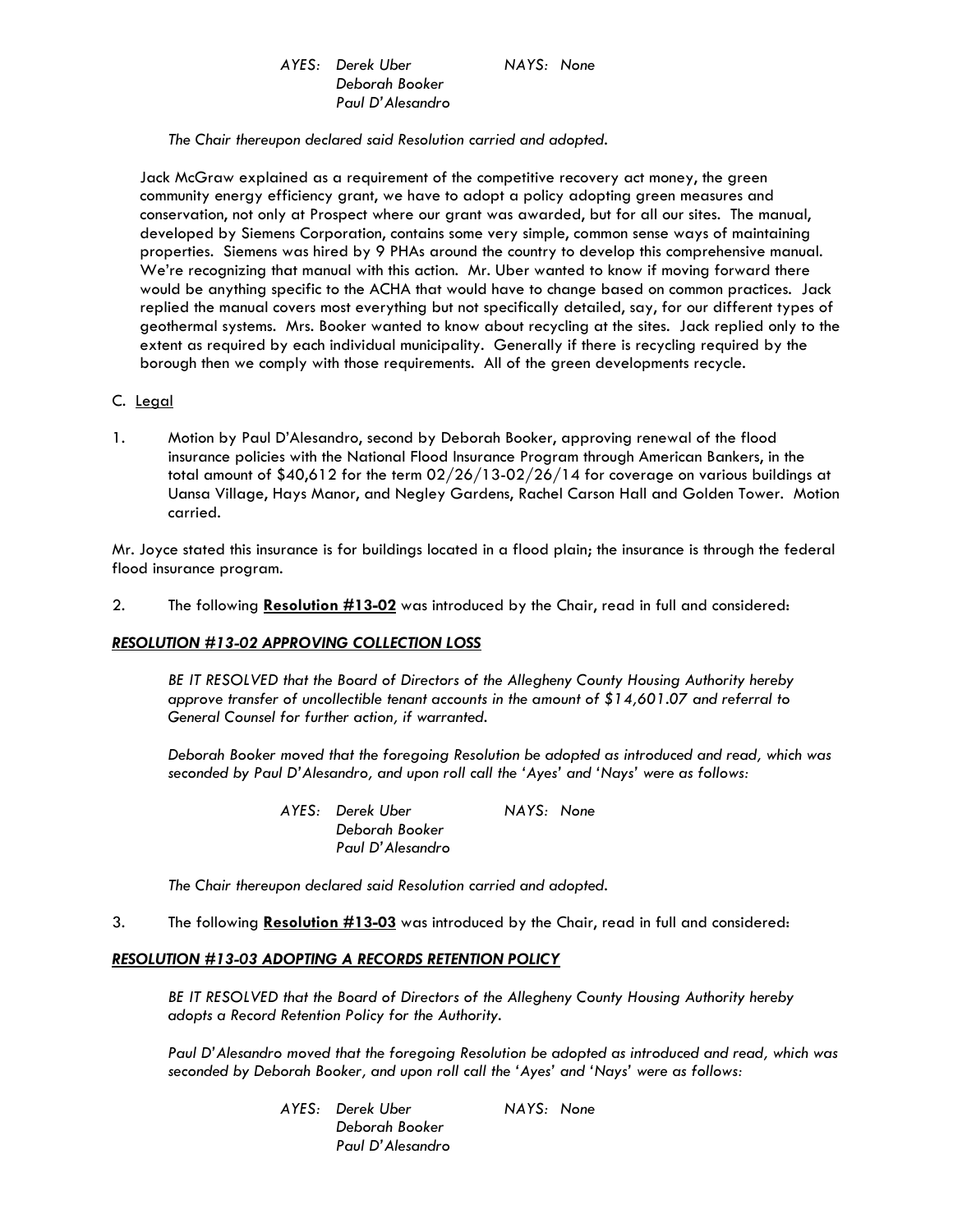*The Chair thereupon declared said Resolution carried and adopted.* 

John Joyce explained this policy memorializes what we have been doing as an Authority. It is mandated by HUD that you keep certain documents for a period of time. This policy spells out what departments have to keep what records for a specific length of time. It will be disseminated to all departments and the department directors are responsible for complying with the policy. This was somewhat spurred by the fact that GBT is undergoing construction to ready the top floors for occupancy. The 12<sup>th</sup> floor became a depository for old records and files; just about every department went through the files and retained what they needed, and the rest will be disposed of.

**Reports** None.

## **Adjournment**

Motion by Deborah Booker, second by Paul D'Alesandro to adjourn the meeting. Motion carried.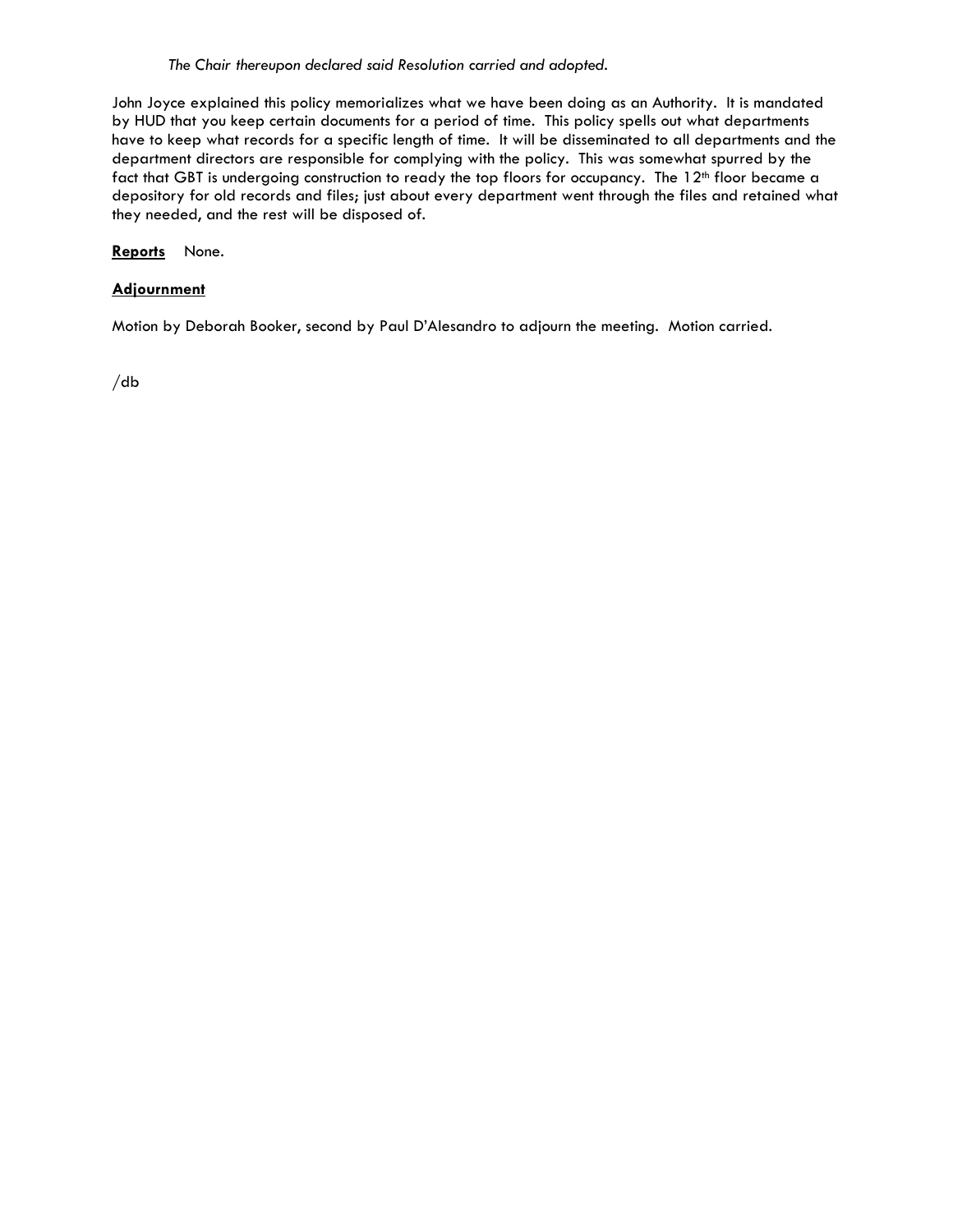## **ALLEGHENY COUNTY HOUSING AUTHORITY Board of Directors Meeting Tuesday, February 19, 2013**

# **MINUTES**

The members of the Board of Directors of the Allegheny County Housing Authority held a regular meeting on Tuesday, February 19, 2012, at 10:30 a.m. in the board room at the Authority's offices located on the 12th floor, 625 Stanwix Street, Pittsburgh, PA, 15222. Those present and absent were as follow:

Present: Derek Uber **Absent: None**  Deborah Booker Evelyn Benzo Vera Kelly Paul D'Alesandro

The Chair declared a quorum present, advised those attending that this day prior to the meeting the Board met in executive session to discuss matters involving litigation, property, and personnel, and called the meeting to order.

Debora Booker made a motion to approve the Minutes of the January 22, 2013 meeting, which motion was seconded by Evelyn Benzo and approved by all.

Let the Minutes show that on February 5, 2013, County Council approved Very Kelly's reappointment to the Allegheny County Housing Authority Board for a term to expire December 31, 2017.

**Attendance**: Frank Aggazio, John Joyce, Deborah Breitenstein, Maria Atkinson (Sci-Tek Consultants), Bobby Gabbianelli, Kathy Smiley, Jeff Lehew, Frank Magliocco, Kim Longwell, Pat Blackwell, James Bulls, Ed Mogus, Jim Zapf, Jack McGraw, Paul Reiber, Barbara Baulding, Richard Stephenson

**Public Participation:** Mr. Aggazio presented the employee of the month award to maintenance aide Jeffrey Lehew, who expressed his gratitude on receiving the award.

## **Old Business:** None.

## **New Business**:

#### A Development

- 1. Motion by Evelyn Benzo, second by Paul D'Alesandro, to award the following contracts for the Interior and Exterior Improvements at General Braddock Tower:
	- a. Contract # ACHA-1486-1/GC General Construction in the amount of \$989,000 to Moret Construction Company
	- b. Contract # ACHA-1486-2/PC Plumbing Contract in the amount of \$176,500 to Mele Mechanical, LLC
	- c. Contract # ACHA-1486-3/EC Electrical Contract in the amount of \$191,346 to Vern's Electric

Jack McGraw stated these contracts are to bring floors 10, 11 and 12 at GBT back on line. We only have three primes on this project because Honeywell will be doing an energy performance contract to pick up the mechanical end of this. We budgeted somewhere between \$1.5 to \$1.8 million for the work; bids came in around \$1.385 million, very competitive. The plumbing contractor came in a little lower than our budget, but his references checked out very well and his past performance; he performed well under a previous contract for the Hawkins Village hillside stabilization. He is a local contractor. In discussions with him, he was able to same under some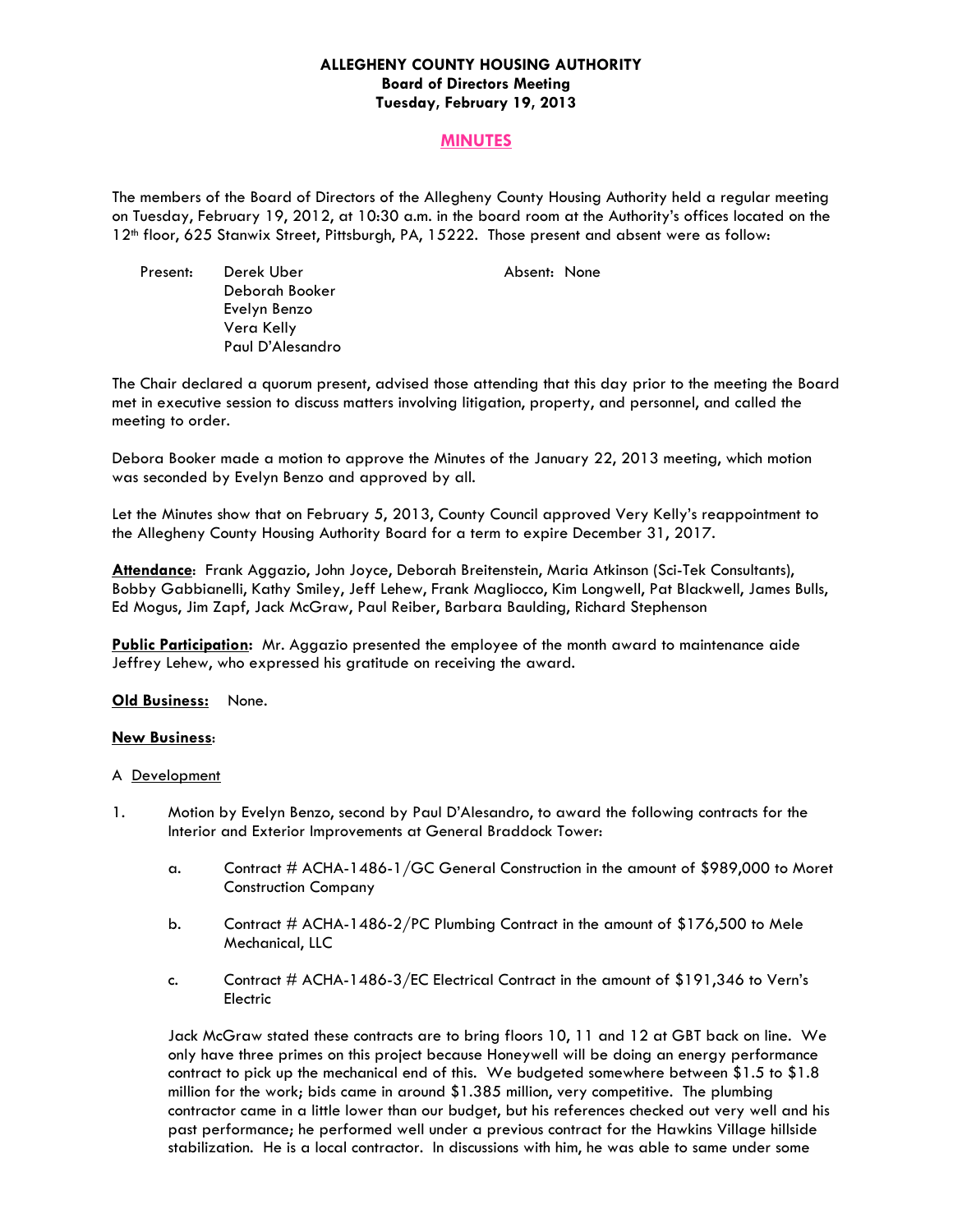general conditions work by being local, not having to travel and not having to move equipment. We are recommending award to all three contractors. The motion was unanimously approved.

2. Motion by Vera Kelly, second by Debora Booker to award IFB Contract ACHA-1490, ACM Abatement at General Braddock Tower, in the amount of \$49,500 to Canfield Development, Inc.

 Jack McGraw explained that this contract is for removal of asbestos tile. Some years ago, during a modernization around 1990-1991, they contained the asbestos by covering the floor tiles. Throughout the building is ACM. I have an opportunity now to get it out of the building, starting with these three floors. The motion was unanimously approved.

3. Motion by Evelyn Benzo, second by Paul D'Alesandro, to award IFB Contract ACHA-1489, Standby Generator Replacement at Brackenridge Hall, in the amount of \$46,700, to Merit Electric Group.

 Jack McGraw stated the generator at the building has been down for some time; it is a very old piece of equipment that has been maintained as long as possible. We have rented a standby generator for the building until we could get bids out. The bids came in a little under budget due to the competition; we estimated around \$60,000. Mrs. Booker asked how often we needed a generator and if it was a HUD regulation. Jack replied it is not a HUD regulation, but is needed for the safety of the residents. The emergency generators are tested monthly. If the power goes out, the generator, some lighting in the building, elevators, and partial hearing system. This new generator will operate both elevators and the heating system if the power goes out. The motion was then unanimously approved.

## B. Legal

1. The following **Resolution #13-04** was introduced by the Chair, read in full and considered:

#### *RESOLUTION #13-04 APPROVING COLLECTION LOSS*

 *BE IT RESOLVED that the Board of Directors of the Allegheny County Housing Authority hereby approve* transfer of uncollectible tenant accounts in the amount of \$15,703.61 and referral to General Counsel for further action, if warranted.

*Deborah Booker moved that the foregoing Resolution be adopted as introduced and read, which was seconded by Paul D'Alesandro, and upon roll call the 'Ayes' and 'Nays' were as follows:* 

> *AYES: Derek Uber NAYS: None Deborah Booker Evelyn Benzo Paul D'Alesandro Vera Kelly*

 *The Chair thereupon declared said Resolution carried and adopted.* 

#### C. Purchasing

1. The Chair requested a motion to approve the piggyback PA State Contract #4400005955 Agricultural/Grounds-Keeping Type Power Equipment with EH Griffith, Inc. to purchase a Toro Tractor for use at Homestead Apts., in the amount of \$30,796.09. No motion was made and the item died for lack of action.

## D. Travel

- 1. Motion by Deborah Booker, second by Evelyn Benzo, to approve travel for 6 staff to attend the PAHRA 2013 Legislative Conference from March 3-6, 2013 in Harrisburg, PA. Motion carried.
- 2. Motion by Paul D'Alesandro, second by Vera Kelly, to approve travel for 2 staff to attend the Emphasys Regional Symposium from March 5-6, 2013 in Cincinnati, OH. Motion carried.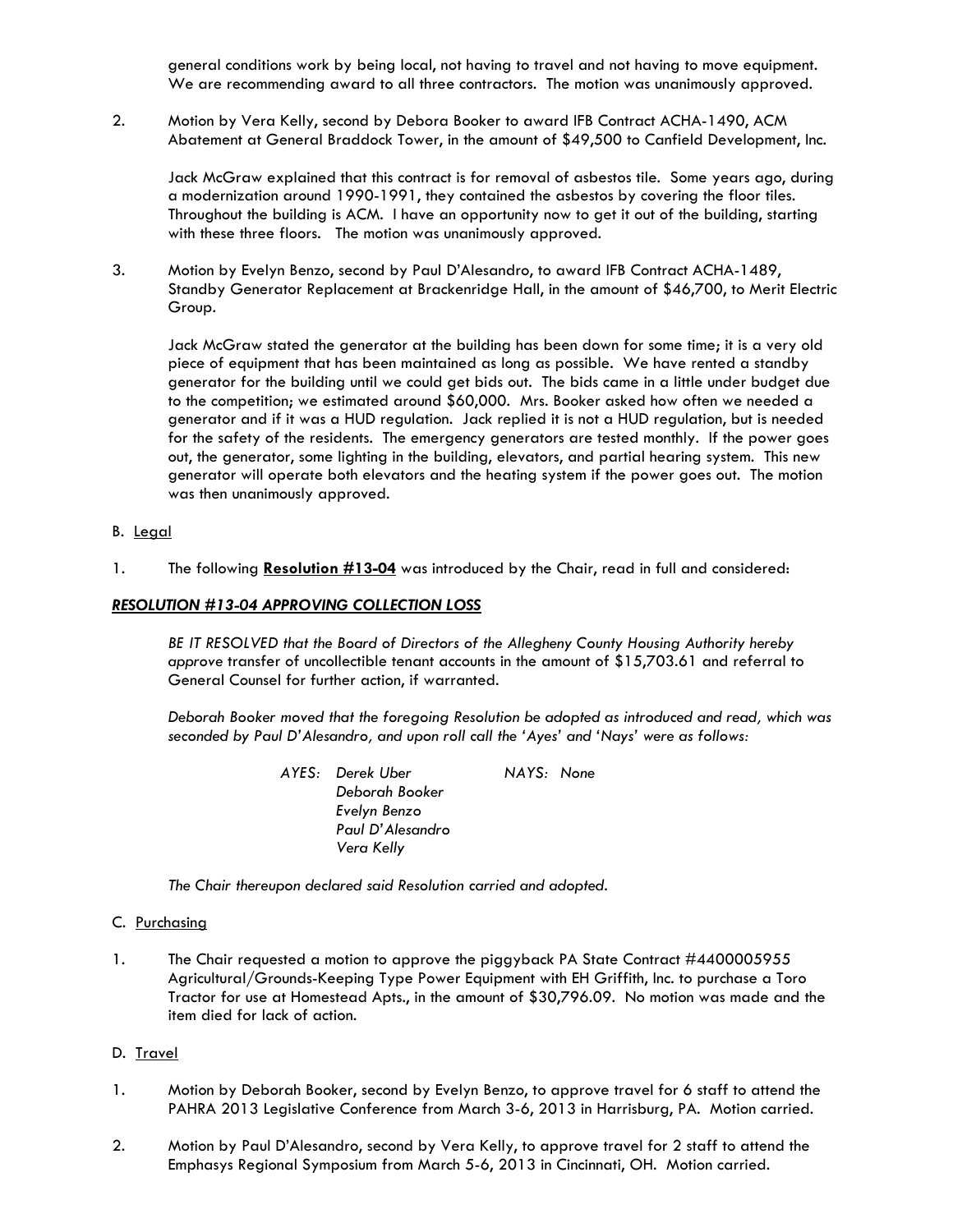# **Reports**

Mrs. Booker asked Jack McGraw what is the simulator room in the First Tee Clubhouse? Jack explained that it is a large room, about the size of this board room that contains two golf simulators. You walk in and there's a mat for driving balls, iron play that actually simulates bunker play, you can putt. It is actually true golf, you hit the ball, there's a series of nets in the back, and screens for which one can pick different courses. It is as true as you can possibly imagine playing golf. The simulators are currently in the Pleasant Ridge community building and they will be moved to the Clubhouse. We expect to have a "grand opening" of the clubhouse sometime in May. The project is coming along very well, it's a nice building.

# **Adjournment**

There being no further business to conduct, Deborah Booker made a motion to adjourn the meeting, which motion was seconded by Vera Kelly and unanimously approved.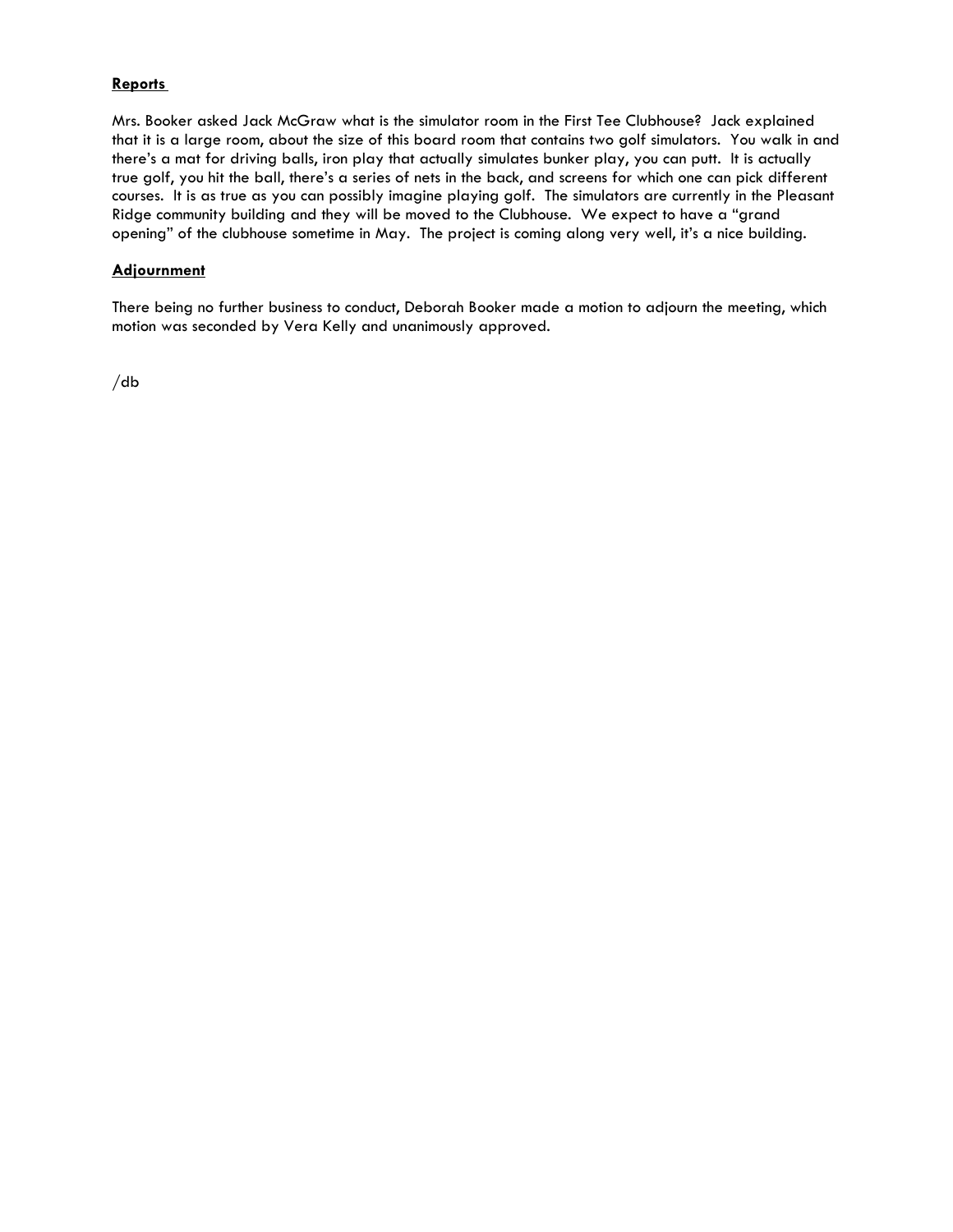## **ALLEGHENY COUNTY HOUSING AUTHORITY Board of Directors Meeting Tuesday, March 26, 2013**

# **MINUTES**

The members of the Board of Directors of the Allegheny County Housing Authority held a regular meeting on Tuesday, March 26, 2013, at 10:30 a.m. in the board room at the Authority's offices located on the 12th floor, 625 Stanwix Street, Pittsburgh, PA, 15222. Those present and absent were as follow:

| Present: | Derek Uber                       | Absent: Deborah Booker |
|----------|----------------------------------|------------------------|
|          | Evelyn Benzo                     | Vera Kelly             |
|          | Paul D'Alesandro (via telephone) |                        |

The Chair declared a quorum present, advised those attending that this day prior to the meeting the Board met in executive session to discuss matters involving litigation, property, and personnel, and called the meeting to order.

Evelyn Benzo made a motion to approve the Minutes of the February 19, 2013 meeting, which motion was seconded by Paul D'Alesandro and approved by all.

**Attendance**: Frank Aggazio, John Joyce, Deborah Breitenstein, Kim Longwell, Bobby Gabbianelli, Richard Stephenson, Frank Magliocco, Paul Reiber, Jim Zapf, Maria Atkinson (Sci-Tek Consultants), Pat Blackwell, Jack McGraw, Barbara Baulding, Jim Bulls, Mike Vogel, Tom McPoyle

**Public Participation:** Mr. Aggazio presented the employee of the month award to Lashawna Hammond, HCVP Housing Counselor, in recognition of her extraordinary efforts on fraud recovery.

#### **Old Business:** None.

## **New Business**:

#### A Development

1. The following **Resolution #13-05** was introduced by the Chair, read in full and considered:

## *RESOLUTION #13-05 APPROVING APPLICATION FOR H.E.A.R.T.H. ACT GRANT FUNDING*

 *BE IT RESOLVED that the Board of Directors of the Allegheny County Housing Authority hereby approve application of grant funding through the Homeless Emergency Assistance and Rapid Transition to Housing Act of 2009 (HEARTH Act) offered through the Allegheny County Department of Economic Development and the City of Pittsburgh, Department of City Planning via the U. S. Department of Housing and Urban Development's Emergency Solutions Grant (ESG) Program.* 

*Paul D'Alesandro moved that the foregoing Resolution be adopted as introduced and read, which was seconded by Evelyn Benzo, and upon roll call the 'Ayes' and 'Nays' were as follows:* 

> *AYES: Derek Uber NAYS: None Evelyn Benzo Paul D'Alesandro*

 *The Chair thereupon declared said Resolution carried and adopted.* 

Jack McGraw stated ACHA has been performing these services for a number of years; this application is for grant funds to continue the services.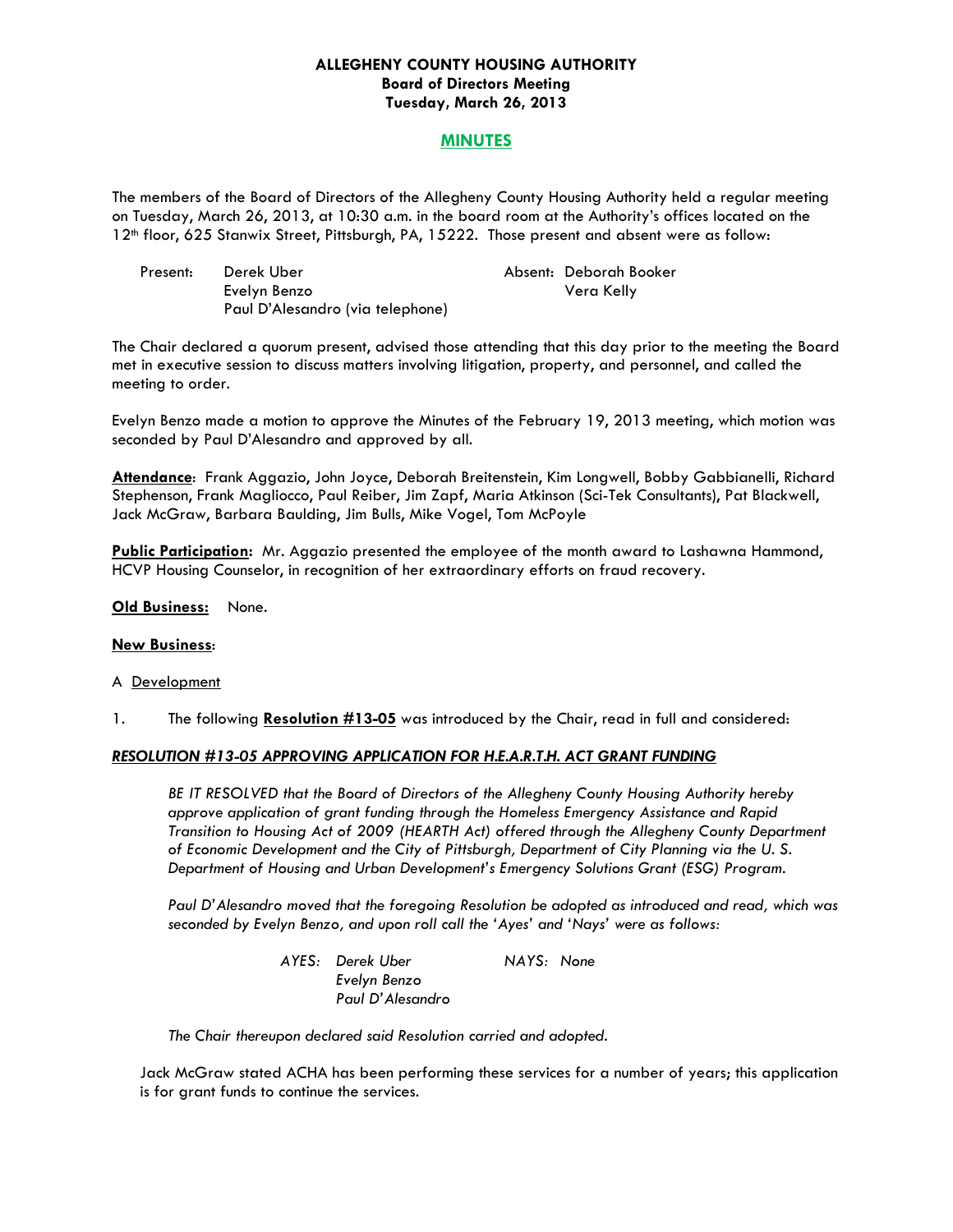2. The following **Resolution #13-06** was introduced by the Chair, read in full and considered:

## *RESOLUTION #13-06 APPROVING RESUBMISSION OF A CDBG PROPOSAL APPLICATION TO TRANSFER THE TRUMAN TOWER CDBG YEAR 38 FUNDS TO THE REVITALIZATION OF THE GENERAL BRADDOCK TOWER*

 *WHEREAS, the Allegheny County Housing Authority is desirous of obtaining funds from the Department of Economic Development in the amount of \$300,000 under the Federal Housing and Community Development Act, as amended.* 

 *NOW, THEREFORE, BE IT RESOLVED that the Board of Directors does hereby formally request a grant from the Department of Economic Development; and* 

 *BE IT FURTHER RESOLVED that the Board of Directors does hereby designate the Executive Director as the official to file all applications, documents and forms between the Authority and the Allegheny County Department of Economic Development; and* 

 *BE IT FURTHER RESOLVED that the Board of Directors will assure where applicable, the provision of the full local share of the project sots; and* 

 *BE IT FURTHER RESOLVED that the Board of Directors will assure that the project will be awarded or under construction within 180 days after contractual execution.* 

*Evelyn Benzo moved that the foregoing Resolution be adopted as introduced and read, which was seconded by Paul D'Alesandro, and upon roll call the 'Ayes' and 'Nays' were as follows:* 

> *AYES: Derek Uber NAYS: None Evelyn Benzo Paul D'Alesandro*

 *The Chair thereupon declared said Resolution carried and adopted.* 

## B. Legal

1. The following **Resolution #13-07** was introduced by the Chair, read in full and considered:

## *RESOLUTION #13-07 APPROVING COLLECTION LOSS*

 *BE IT RESOLVED that the Board of Directors of the Allegheny County Housing Authority hereby approve transfer of uncollectible tenant accounts in the amount of \$14,510.52 and referral to General Counsel for further action, if warranted.* 

*Paul D'Alesandro moved that the foregoing Resolution be adopted as introduced and read, which was seconded by Evelyn Benzo, and upon roll call the 'Ayes' and 'Nays' were as follows:* 

| AYES: Derek Uber | NAYS: None |
|------------------|------------|
| Evelyn Benzo     |            |
| Paul D'Alesandro |            |

 *The Chair thereupon declared said Resolution carried and adopted.* 

#### C. HCVP

1. The following **Resolution #13-08** was introduced by the Chair, read in full and considered:

## *RESOLUTION #13-08 ADOPTING TEMPORARY GUIDELINES AS OUTLINED IN PIH NOTICE 2013-03*

*BE IT RESOLVED that the Board of Directors of the Allegheny County Housing Authority hereby adopt the following three provisions as described in PIH Notice 2013-03 temporary guidelines for public*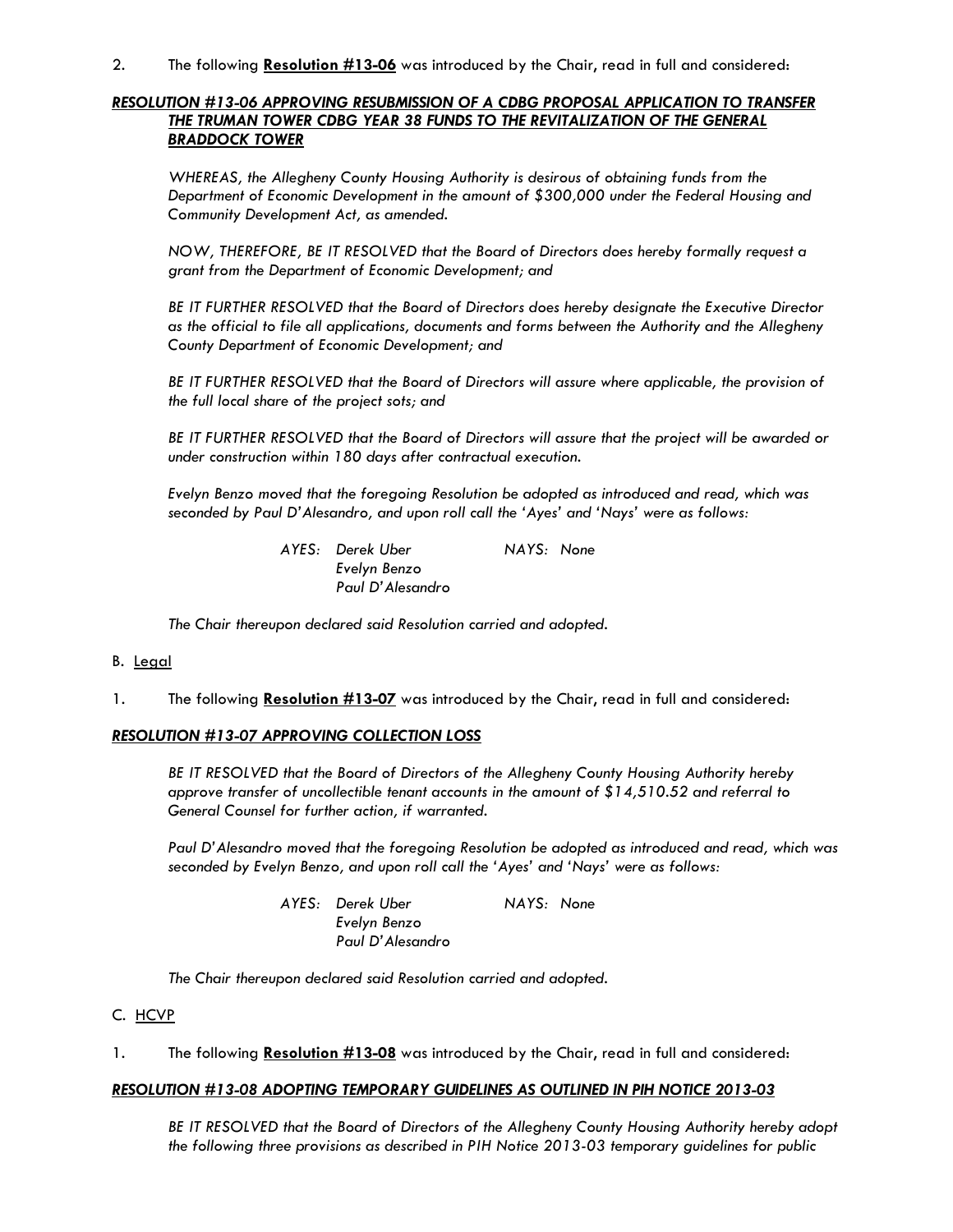*housing agencies in fulfilling certain Public Housing and Housing Choice Voucher program requirements during this period of decreased resources available to PHAs:* 

- *a. Allow households to self-certify as to having assets of less than \$5000*
- *b. Allow optional streamlined annual reexaminations for elderly families and disabled families on fixed incomes*
- *c. Allow a payment standard of not more than 120% of FMR without HUD approval as a reasonable accommodation*

*Evelyn Benzo moved that the foregoing Resolution be adopted as introduced and read, which was seconded by Paul D'Alesandro, and upon roll call the 'Ayes' and 'Nays' were as follows:* 

> *AYES: Derek Uber NAYS: None Evelyn Benzo Paul D'Alesandro*

 *The Chair thereupon declared said Resolution carried and adopted.* 

2. The following **Resolution #13-09** was introduced by the Chair, read in full and considered:

#### *RESOLUTION #13-09 ADOPTING HCVP VOUCHER ISSUANCE BEDROOM SIZE GUIDELINES*

 *BE IT RESOLVED that the Board of Directors of the Allegheny County Housing Authority hereby adopts the following HCVP standards regarding issuance of a housing choice voucher for a particular bedroom size – the bedroom size is a factor in determining the family's level of assistance. Bedroom size will be determined using the following guidelines:* 

- *a. Children of the opposite sex, both under the age of six (6), will share a bedroom;*
- *b. Children of the same sex will share a bedroom regardless of age difference;*
- *c. Persons of different generations will not be required to share a bedroom;*
- *d. Live-in aides will get a separate bedroom*

*Paul D'Alesandro moved that the foregoing Resolution be adopted as introduced and read, which was seconded by Evelyn Benzo, and upon roll call the 'Ayes' and 'Nays' were as follows:* 

> *AYES: Derek Uber NAYS: None Evelyn Benzo Paul D'Alesandro*

 *The Chair thereupon declared said Resolution carried and adopted.* 

#### **Reports:**

Mrs. Benzo had a question concerning eviction actions against LIPH tenants and wanted to know if tenants are permitted to remain in units during the legal process. John Joyce replied that Public Safety recommendations for eviction based on criminal activity are reviewed by the Criminal Activity Review Board before any legal action is taken by the Authority. Tenants are permitted to remain in the units during the appeal process and they are not evicted unless ACHA obtains a possession order.

## **Adjournment**

Evelyn Benzo made a motion to adjourn the meeting, which was seconded by Paul D'Alesandro and unanimously approved.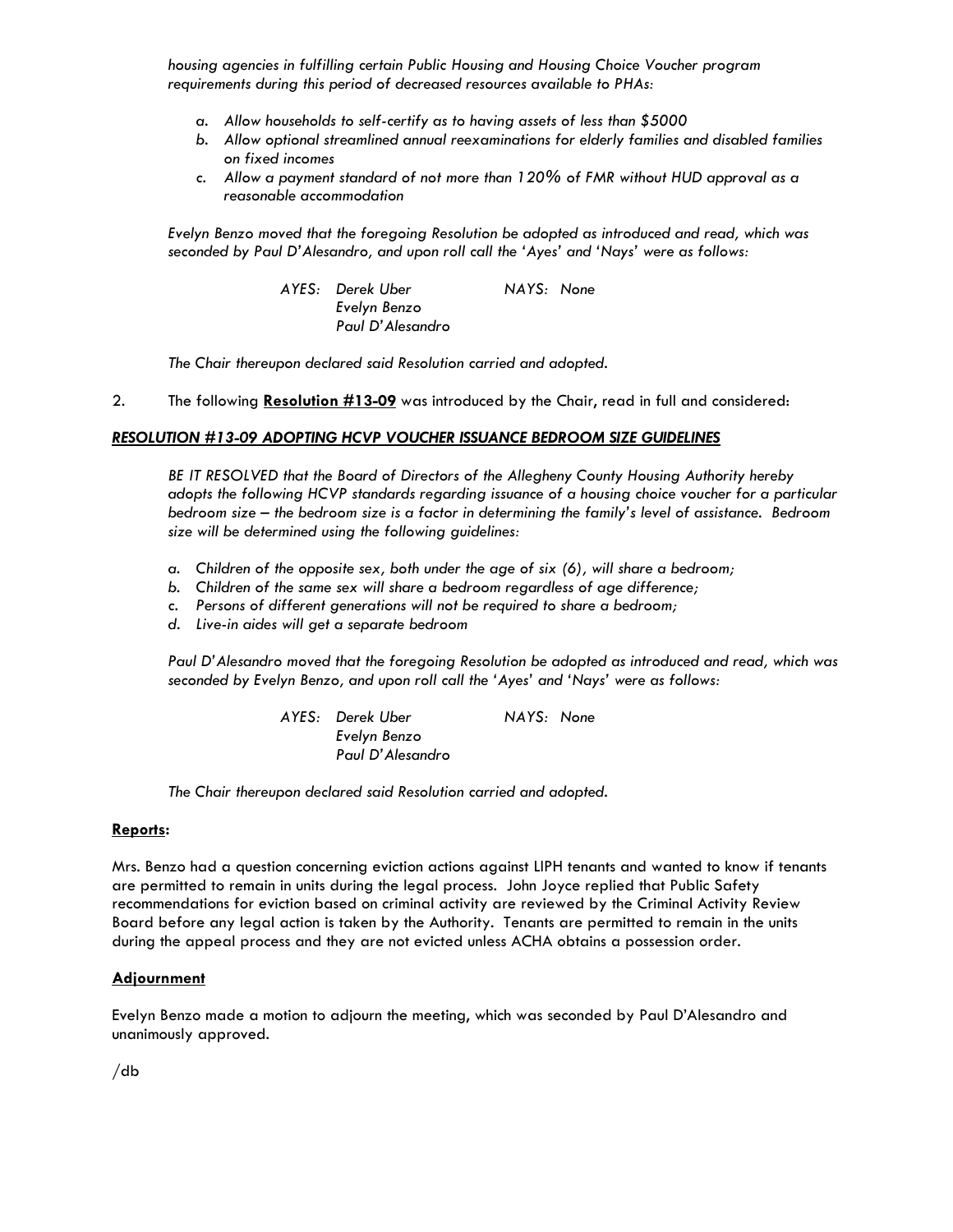## **ALLEGHENY COUNTY HOUSING AUTHORITY Board of Directors Meeting Tuesday, April 16, 2013**

# **MINUTES**

The members of the Board of Directors of the Allegheny County Housing Authority held a regular meeting on Tuesday, April 16, 2013, at 10:30 a.m. in the board room at the Authority's offices located on the 12<sup>th</sup> floor, 625 Stanwix Street, Pittsburgh, PA, 15222. Those present and absent were as follow:

Present: Derek Uber **Absent: None**  Deborah Booker Evelyn Benzo Vera Kelly Paul D'Alesandro

The Chair declared a quorum present, advised those attending that this day prior to the meeting the Board met in executive session to discuss matters involving litigation, property, and personnel, and called the meeting to order.

Evelyn Benzo made a motion to approve the Minutes of the March 26, 2013 meeting, which motion was seconded by Paul D'Alesandro and approved by all.

**Attendance**: Frank Aggazio, John Joyce, Deborah Breitenstein, Bobby Gabbianelli, Kim Longwell, Frank Magliocco, Pat Blackwell, Ed Mogus, Jack McGraw, Jim Zapf, James Bulls, Barbara Baulding, Paul Reiber, Tom McPoyle, Dean Allen, Rich Stephenson, and Shirley Marshall, Dave Majewski, Ava Johnson, Florence Powell

**Public Participation:** Mr. Aggazio presented the employee of the month award to David Majeski, an accountant in the Finance Department, who is retiring at the end of April. He has done a great job over the years reporting on our utility consumption and helping us to reduce costs in that area. He also did a lot of valuable work reporting on our mixed finance developments, and working with the resident councils. Mr. Majeski graciously accepted the award, and thanked Mr. Aggazio and the Board, stating it has been a pleasure working at the Authority.

Mr. Aggazio then presented an award of appreciation to Shirley L. Marshall, who recently left the Authority. This award is in recognition and appreciation of her 41 years of service to the Authority and its residents, her dedication and daily contributions to the workplace will be greatly missed. John Joyce added that not only was Ms. Marshall a great employee, she is a great person and we will all miss her. Ms. Marshall thanked those present, and added we will miss her as much as she will miss us.

## **Old Business:** None.

## **New Business**:

#### A Development

1. Motion by Deborah Booker, second by Vera Kelly to table the agenda item to award QSP ACHA-1494, Tree Service at Park/Sheldon Apts.; motion unanimously approved.

## B. Purchasing

- 1. Motion by Deborah Booker, second by Evelyn Benzo, approving the purchase of Agricultural/ Grounds-keeping type power equipment from Steel City Mower & Plow in the amount \$17,446.30 for the Homestead Apartments. Motion carried. Jim Zapf stated this is a tractor/snow plow for the grounds at Homestead and which will be paid for by the partnerships' reserves.
- 2. Motion by Paul D'Alesandro, second by Vera Kelly, approving purchase of Agricultural/Groundskeeping type power equipment from Murphy Family in the amount of \$15,990 for the West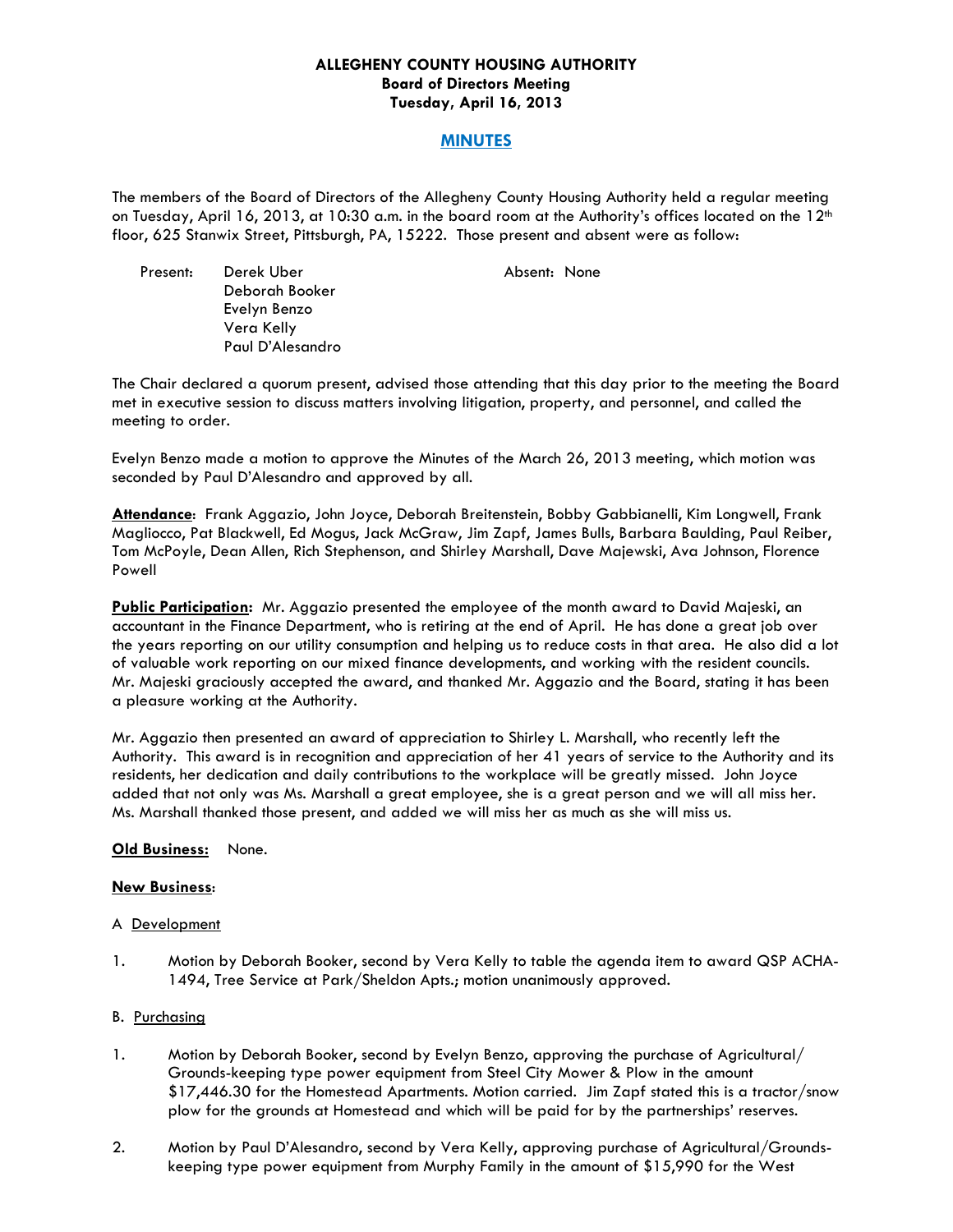Mifflin Manor. Mr. Zapf advised this is a lawn tractor and snow plow for the West Mifflin highrise. Motion carried.

3. Motion by Deborah Booker, second by Paul D'Alesandro, approving award RFP Contract ACHA-1312 Quality Control Services, to KJB Consulting, LLC, for a one-year term, with up to four 1-year renewal options. Mr. Aggazio advised that the contractor reports to him. He assigns quality control reviews as he feels is needed to fine tune our operations; the contractor reports directly to him. Thereafter the motion was unanimously approved.

# C. Travel

1. Motion by Vera Kelly, second by Deborah Booker, approving travel for 2 staff members to attend the ENUG (emPHAsys National User Group) Conference from August 18 – 22, 2013, in Baltimore, MD. Motion carried.

# **Reports:**

Ms. Benzo asked about the sewer line at Prospect Apt. 60. Paul Reiber responded in the back of the building, there was about a 10' length of ABS pipe that was crushed and had to be replaced. It could have happened when development was done and clean-up of the site; the weight of the equipment could have crushed it, but we really don't know how it happened or who was responsible.

# **Adjournment**:

Motion by Deborah Booker, second by Paul D'Alesandro, to adjourn the meeting. Motion carried.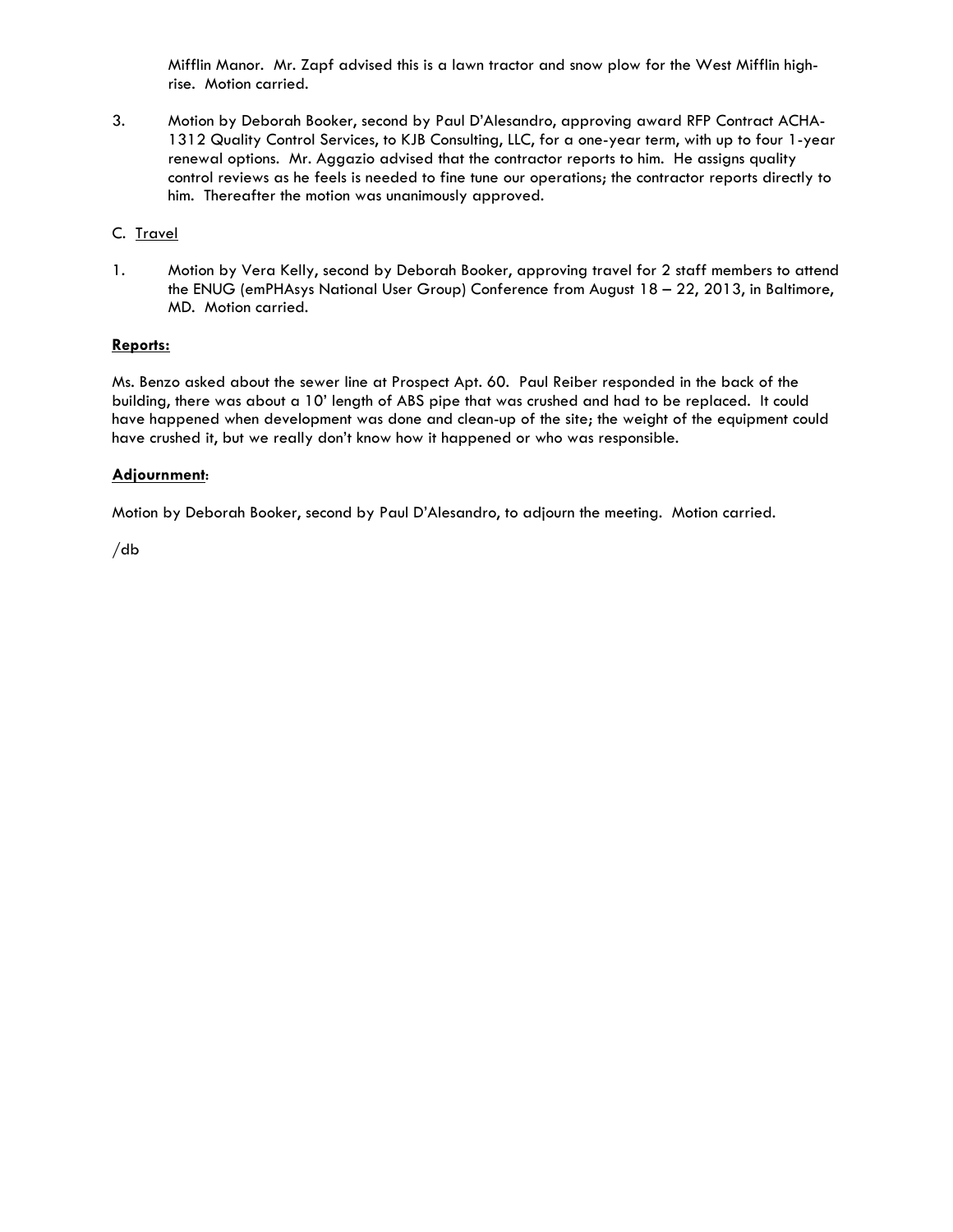## **ALLEGHENY COUNTY HOUSING AUTHORITY Board of Directors Meeting Tuesday, June 18, 2013**

#### **MINUTES**

The members of the Board of Directors of the Allegheny County Housing Authority held a regular meeting on Tuesday, June 18, 2013, at 10:30 a.m. in the board room at the Authority's offices located on the 12<sup>th</sup> floor, 625 Stanwix Street, Pittsburgh, PA, 15222. Those present and absent were as follow:

Present: Derek Uber Absent: Vera Kelly Deborah Booker Evelyn Benzo Paul D'Alesandro

The Chair declared a quorum present, advised those attending that this day prior to the meeting the Board met in executive session to discuss matters involving litigation, property, and personnel, and called the meeting to order.

Evelyn Benzo made a motion to approve the Minutes of the April 16, 2013 meeting, which motion was seconded by Deborah Booker and approved by all.

**Attendance**: : Frank Aggazio, John Joyce, Deborah Breitenstein, Elizabeth Roberts, Gloria M. Ford, Sydney Hayden, Mirella Vercillo, Tonya Bennett, Hannah Ross, Wilma DeLisio, Jim Zapf, Bobby Gabbianelli, Kim Longwell, Frank Magliocco, Renee Mielnicki; Rich Stephenson; David Cutone, James Bulls; Barbara Baulding; Dean Allen

**Public Participation:** Mr. Aggazio presented the employee of the month award to Dave Cutone, Property Manager at Hays Manor. Mr. Cutone has developed useful and unique reports; additionally, he significantly improved both his rent collections and REAC scores, and we are recognizing these achievements. Mr. Cutone thanked Mr. Aggazio and the Board for the recognition.

Mr. Aggazio then advised those present that Debbie Booker was resigning from the ACHA Board (and boards of the ACHA sub entities), and that this would be her last meeting as a Board member. He thanked Mrs. Booker for her long service, 18 years, as a board member. She significantly added to the ACHA; she oversaw our turn-around from a troubled agency to a high performer. She has provided unparalleled leadership ability and dedication, and has always had the residents in the forefront of her mind, as well as the staff. I thank Debby for all she has done for this agency.

Mrs. Benzo said that she and Debbie started at the same time as board members of the Authority. We would go out to the developments together; she was always available. I don't know what I'm going to do without her; we saw this agency through a lot and I'm going to miss her terribly. Mrs. Booker said that this is true, that we had some adventures, that her service has been a blessing to her and she is truly going to miss us.

## **Old Business**

Motion by Evelyn Benzo, second by Deborah Booker, ratifying a poll of the Board by the Executive Director on May 23, 2013, wherein Derek Uber, Deborah Booker, and Evelyn Benzo:

- 1. Awarded QSP ACHA-1494, Tree Service at Park/Sheldon Apartments, in the amount of \$17,123.00 to Liokareas Construction Company.
- 2. Approved Amendment #1 to Contract ACHA-1427, A/E Services for Exterior Improvements to Residential Buildings at Park/Sheldon Apts., with Upstreet Architects, for design work for Phase 2 of the project, in the amount of \$98,800 with \$10,000 maximum reimbursable costs.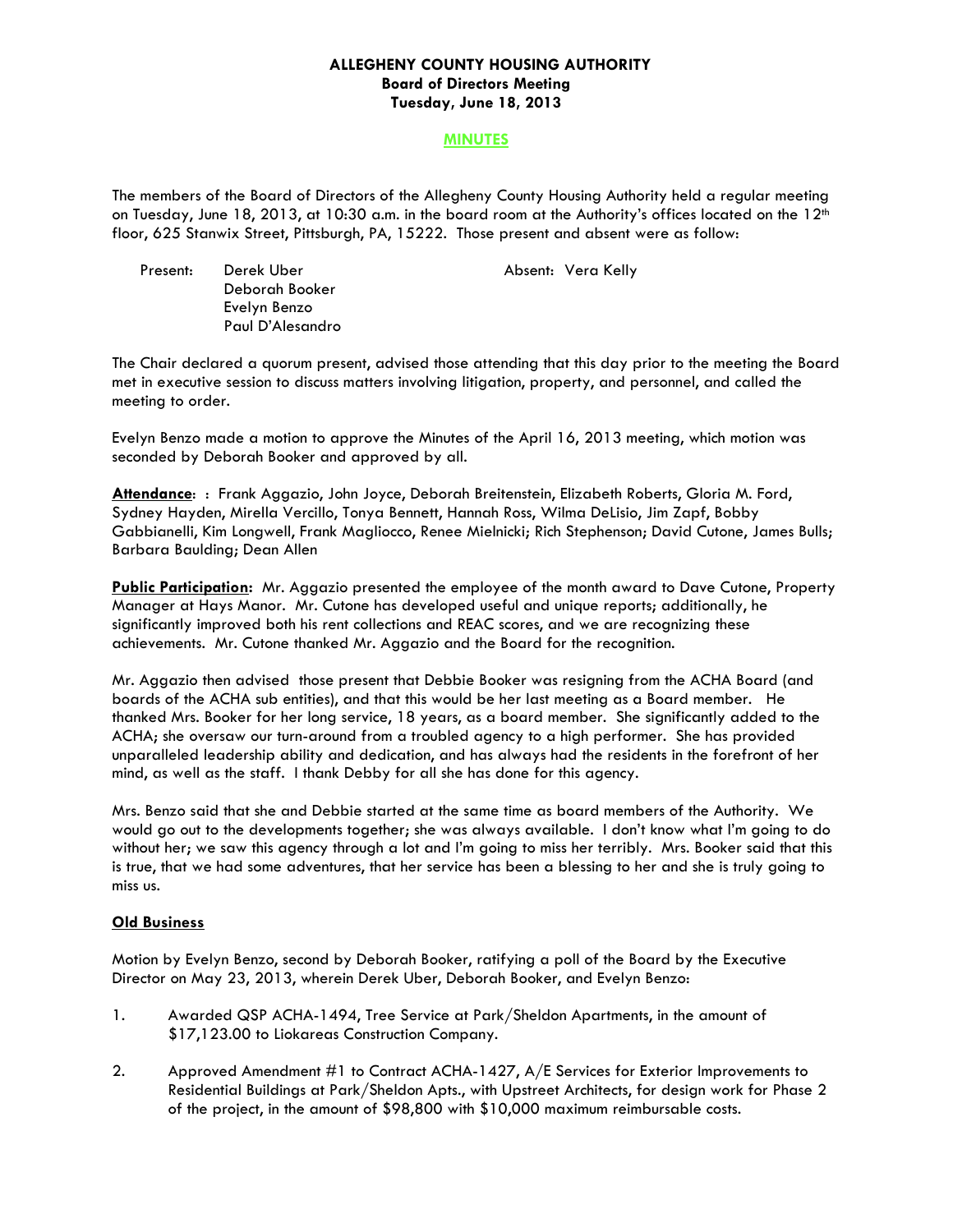- 3. Approved renewal of the Workers Compensation insurance coverage with the Housing and Redevelopment Insurance Exchange (HARIE) for the term 6/15/13-6/15/14, estimated annual premium of \$239,518.
- 4. Approved the opening and closing of the following LIPH Waiting Lists:

# **Closing end of Business Day June 10, 2013**

- **•** Dumplin Hall
- Hawkins Village 2 bedroom
- Philip Burtner
- Caldwell Station

# **Opening start of Business Day June 11, 2013 (For 90 Days Only, Closing end of day September 9, 2013)**

- Carnegie Apartments
- $\bullet$  Homestead A, B, C, & D 1 & 2 bedrooms
- Negley 1 & 3 Bedrooms
- Prospect Terrace 1 & 2 bedrooms
- Sharpsburg Housing All bedrooms

# **Opening start of Business Day June 11, 2013**

- Jefferson Manor
- West View
- Dalton's Edge 2 bedroom

The motion was unanimously approved.

#### **New Business**

## A. Administration

1. The following **Resolution #13-10** was introduced by the Chair, read in full and considered:

## *RESOLUTION #13-10 APPROVING AND AUTHORIZING SUBMISSION OF ACHA'S 2013 ANNUAL PLAN*

 *RESOLVED, that the Board of Directors of the Allegheny County Housing Authority hereby approves and authorizes the submission to HUD of ACHA's 2013 Annual Plan for the Five Year Plan.* 

*Deborah Booker moved that the foregoing Resolution be adopted as introduced and read, which was seconded by Evelyn Benzo, and upon roll call the 'Ayes' and 'Nays' were as follows:* 

| AYES: | Derek Uber       | NAYS: | None |
|-------|------------------|-------|------|
|       | Deborah Booker   |       |      |
|       | Evelyn Benzo     |       |      |
|       | Paul D'Alesandro |       |      |

 *The Chair thereupon declared said Resolution carried and adopted.* 

2. Motion by Paul D'Alesandro, second by Deborah Booker, approving the placement of the employee benefit- healthcare coverage with UPMC effective July 1, 2013. The motion was carried; note that Mr. Uber abstained from voting due to working in the healthcare industry. Mr. Aggazio explained that Aetna wanted a 34% increase for renewal premiums. Our broker, Enscoe Long, marketed the coverage and UPMC offered comparable coverage for significantly less than Aetna. It is a good plan, along with a rate cap.

B. Legal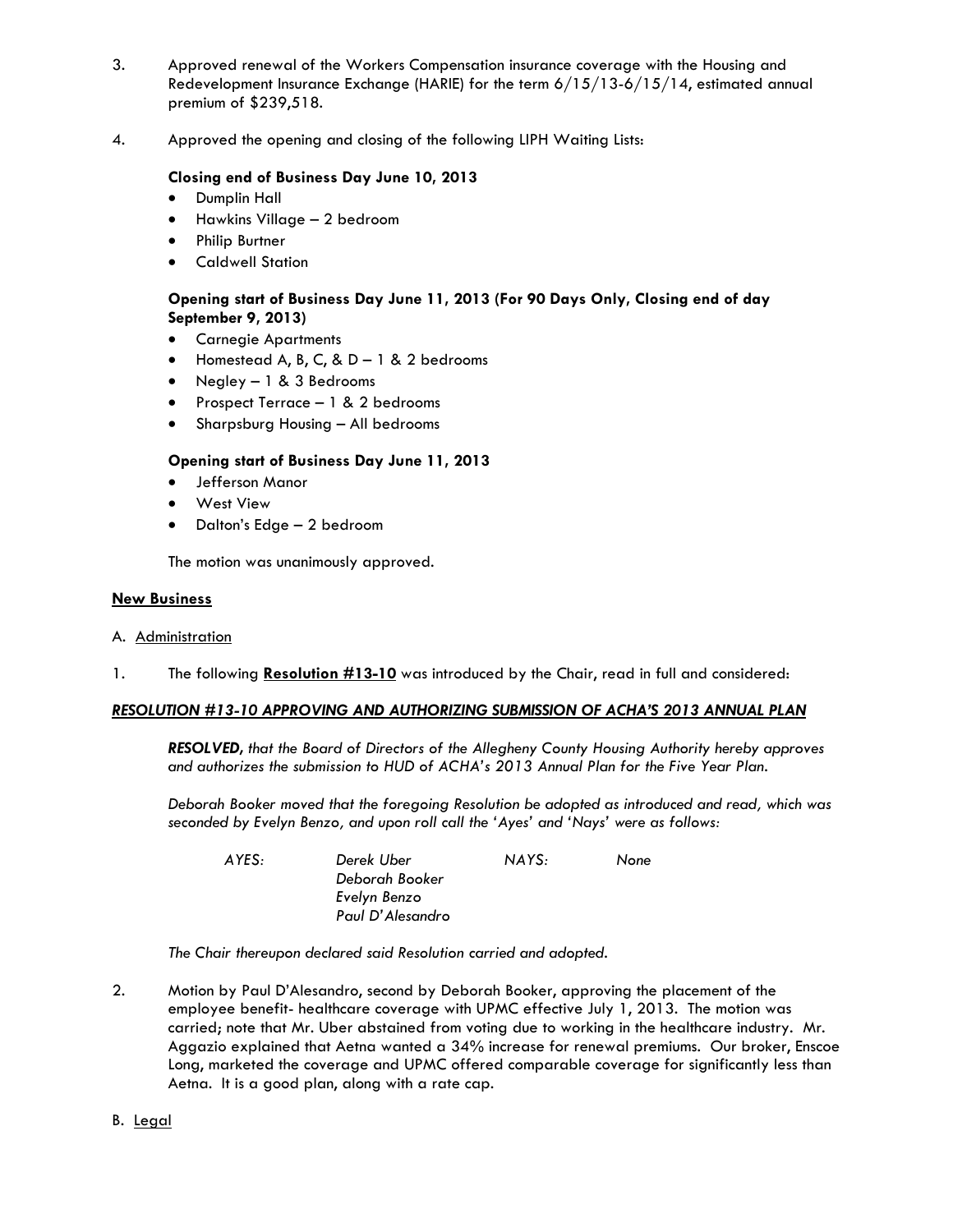1. Motion by Deborah Booker, second by Paul D'Alesandro, awarding QSP ACHA-1496, Hearing Officer Services, in a total amount not to exceed amount of \$20,000 for up to an 18-month term, to the following two law firms:

| Firm                | Rate       |
|---------------------|------------|
| Grogan Graffam      | \$140/hour |
| Steve A. Leindecker | \$125/hour |

 Motion carried. Mr. Joyce stated these are the outside hearing officers that hear appeals for denial of eligibility for HCVP applicants. We went to outside hearing officers about 8 years ago; it was not required but was highly recommended. Using contracted hearing officers has greatly increased our success with appeals of the denials.

- 2. Motion by Evelyn Benzo, second by Deborah Booker, approving a shared services agreement with Three Rivers Communities, Inc., and an Independent Contractor Agreement with Glenshaw Gardens, Inc. Motion carried. Mr. Joyce explained these are companies we own and control. TRCI has no employees so ACHA employees perform the work. This agreement is basically an auditing tool which sets forth the basis for fees charge for work perform. Glenshaw Gardens does have employees but there are times when they ask Finance or Legal for assistance, and again this agreement sets forth a basis for fees charged for services rendered to the company. Outside counsel recommended we have these agreements; we may look at doing similar agreements for our other sub-entities.
- 3. The following **Resolution #13-11** was introduced by the Chair, read in full and considered:

# *RESOLUTION #13-11 APPROVING COLLECTION LOSS*

 *BE IT RESOLVED that the Board of Directors of the Allegheny County Housing Authority hereby approve transfer of uncollectible tenant accounts in the amount of \$8,860.44 and referral to General Counsel for further action, if warranted.* 

*Deborah Booker moved that the foregoing Resolution be adopted as introduced and read, which was seconded by Paul D'Alesandro, and upon roll call the 'Ayes' and 'Nays' were as follows:* 

 *AYES: Derek Uber NAYS: None Deborah Booker Evelyn Benzo Paul D'Alesandro* 

 *The Chair thereupon declared said Resolution carried and adopted.* 

## C. Finance

1. Motion by Evelyn Benzo, second by Deborah Booker, accepting the ACHA's Fiscal Year 2012 Single Audit performed by Maher Duessel. Motion unanimously approved.

## D. Purchasing

1. Motion by Deborah Booker, second by Evelyn Benzo, approving piggyback of PA State Costar Contract #8, Contract #008-126 with CS&E, in the amount of \$13,385, to upgrade ACHA Security Surveillance Systems at the Deborah Booker Building at Park/Sheldon Apts. Motion carried. Mike Vogel stated this concludes the grant funded upgrades of security system upgrades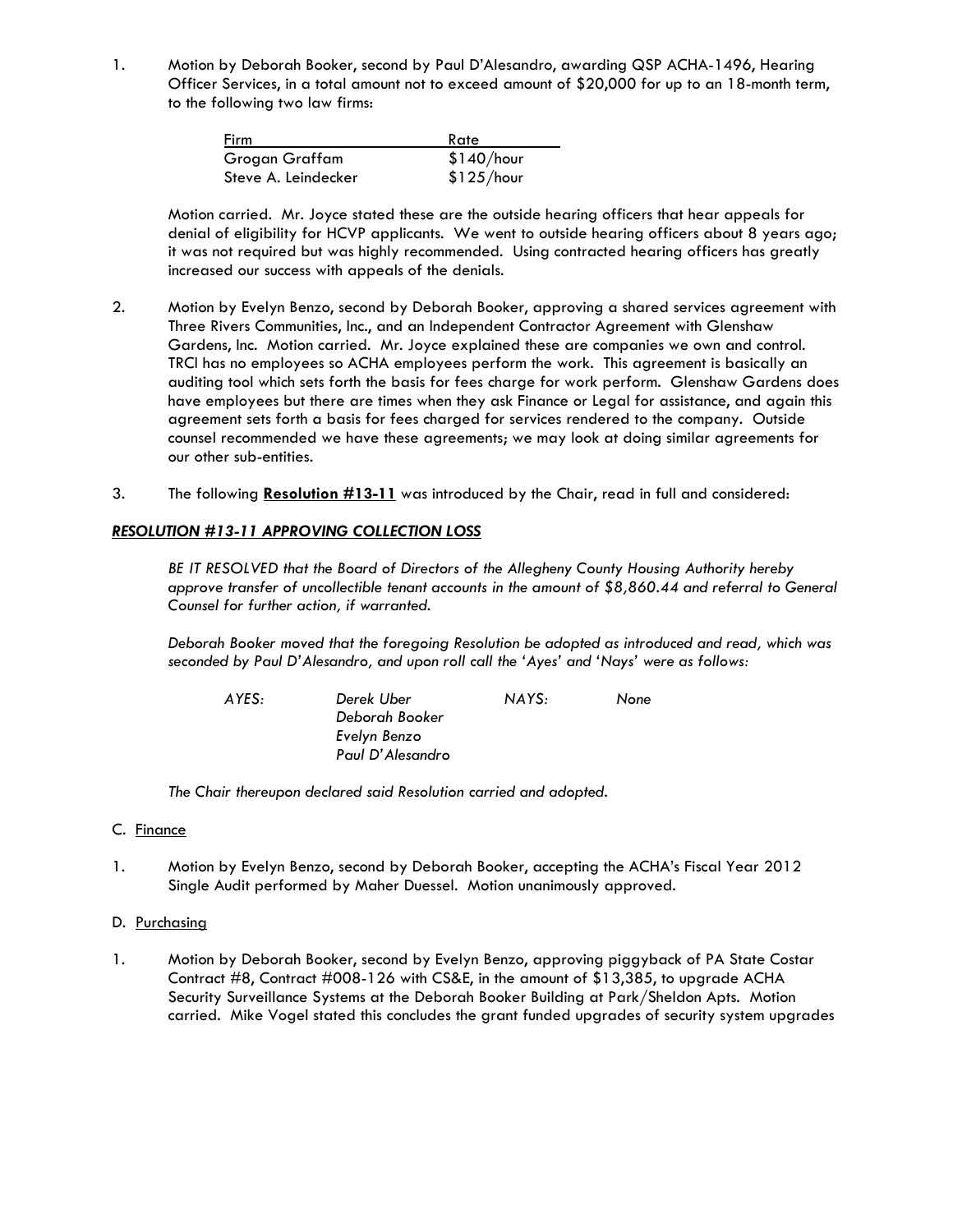# E. MIS

1. Motion by Paul D'Alesandro, second by Deborah Booker approving renewal of the Software Maintenance Agreement with Emphasys Software for 2013, in the amount of \$94,705.10, to provide support on the proprietary software license to ACHA. Motion carried.

## F. Development

- 1. Motion by Deborah Booker, second by Paul D'Alesandro, approving amendment #1 to Contract ACHA-1431, A/E Services for Exterior Improvements to General Braddock Tower, with McLean Architects, LLC, for design work for Phase 2 of the project, in the amount of \$24,500 with \$1500 maximum reimbursable costs. Motion carried.
- 2. Motion by Evelyn Benzo, second by Deborah Booker, awarding Contract ACHA-1493, Interior Door Replacement at Wilmerding Apts., in the amount of \$99,700 to Moret Construction. The motion was unanimously approved.
- 3. Motion by Evelyn Benzo, second by Paul D'Alesandro awarding Contract ACHA-1499, Concrete Replacement at Hays Manor, in the amount of \$31,600 to Joseph Palmieri Construction. Motion carried. Jack stated this money is coming out of the tax credit partnership's reserve for the development.

## **Reports** None.

# **Adjournment**

There being no further business to conduct, Deborah Booker made a motion to adjourn the meeting, which motion was seconded by Evelyn Benzo and approved by all.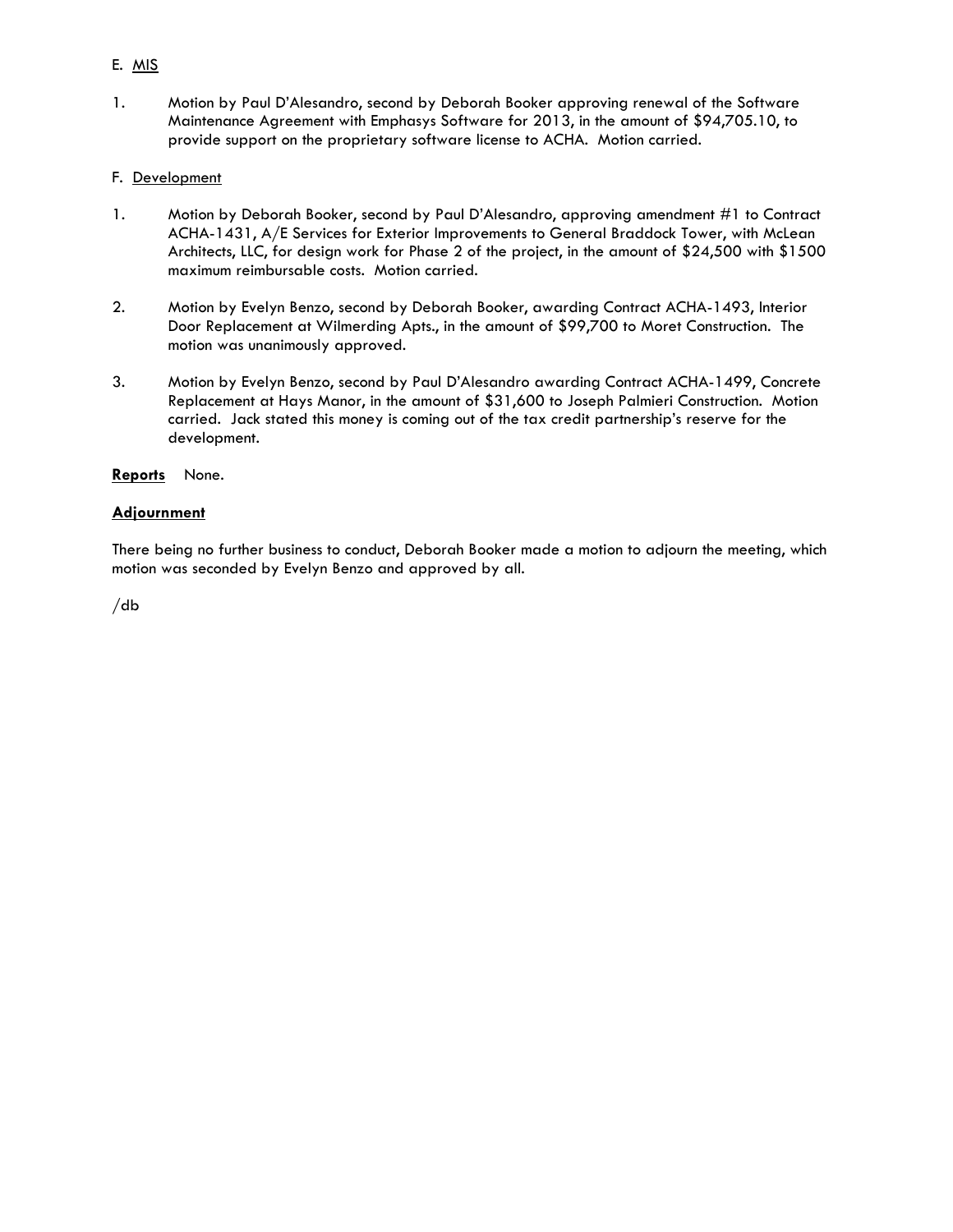## **ALLEGHENY COUNTY HOUSING AUTHORITY Board of Directors Meeting Tuesday, July 16, 2013**

## **MINUTES**

The members of the Board of Directors of the Allegheny County Housing Authority held a regular meeting on Tuesday, July 16, 2013, at 10:45 a.m. in the board room at the Authority's offices located on the  $12<sup>th</sup>$ floor, 625 Stanwix Street, Pittsburgh, PA, 15222. Those present and absent were as follow:

Present: Derek Uber **Absent: Vera Kelly**  Austin Davis Evelyn Benzo Paul D'Alesandro

The Chair declared a quorum present, advised those attending that this day prior to the meeting the Board met in executive session to discuss matters involving litigation, property, and personnel, and called the meeting to order.

Mr. Uber then welcomed Austin Davis to the Board. Mr. Davis was appointed on June 18, 2013 to the Authority's Board of Directors, to serve until December 21, 2016 (replacing Deborah Booker). Mr. Uber stated he had an opportunity to work with Austin directly for 6 months and indirectly since that time, he is a hard working young man and will be a great addition to the Board and the Authority.

Paul D'Alesandro made a motion to approve the Minutes of the June 18, 2013 meeting, which motion was seconded by Austin Davis and approved by all.

**Attendance**: : Frank Aggazio, Deborah Breitenstein, Bobby Gabbianelli, Kim Longwell, Pat Blackwell, Frank Magliocco, Ed Mogus, Paul Reiber, James Bulls, Nicole King, Jim Zapf, Dean Allen, Tom Smith, Barbara Baulding, Rich Stephenson, Holly Hudson, Sci-Tek Consultants, Inc, Ciara Chic, Cosmos Technologies, Inc.

**Public Participation:** Mr. Aggazio presented the employee of the month award to Maintenance Aide Tom Smith, recognizing his extraordinary efforts in taking care of two developments, Carver Hall and Millvue Acres, while a co-worker has been off on a workers comp injury. Mr. Smith thanked Mr. Aggazio for recognizing his work.

## **Old Business** None.

## **New Business**

## A. Administration

1. Motion by Evelyn Benzo, second by Austin Davis, nominating and approving the following slate of officers for the Board of Directors for the remainder of the year:

 Chair – Derek Uber Vice Chair – Austin Davis Secretary – Evelyn Benzo Treasurer – Paul D'Alesandro Assistant Secretary/Treasurer – Vera Kelly Motion unanimously carried.

#### B. Development

1. The following **Resolution #13-12** was introduced by the Chair, read in full and considered:

# *RESOLUTION #13-12 AUTHORIZING THE FILING OF AN APPLICATION FOR YEAR 40 CDBG FUNDS WITH THE ALLEGHENY COUNTY DEPARTMENT OF ECONOMIC DEVELOPMENT*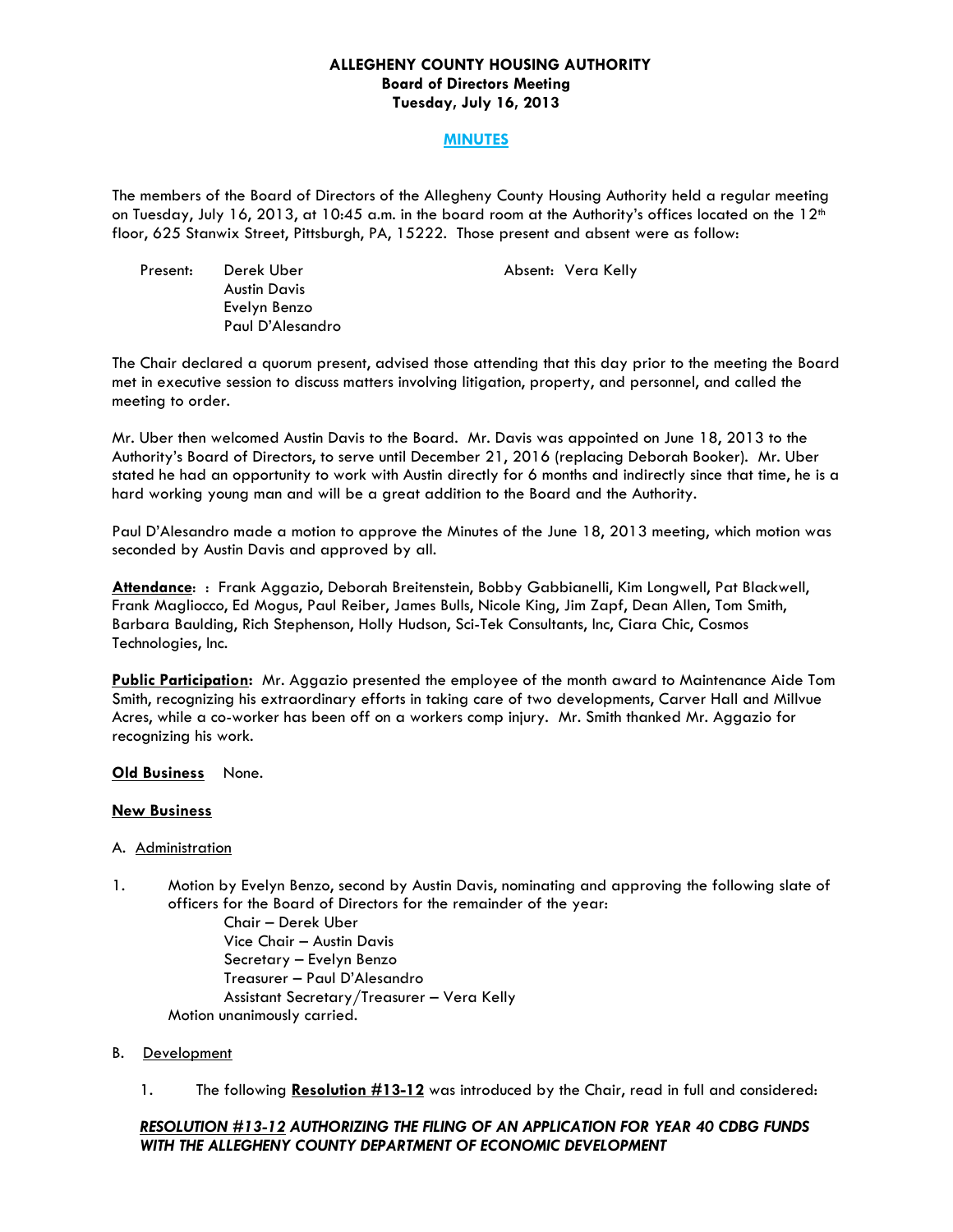*WHEREAS, the Allegheny County Housing Authority is desirous of obtaining funds from the Department of Economic Development, in the following amounts, under the Federal Housing and Community Development Act as amended:* 

- *a. \$1,500,000 for construction funds for the revitalization of the Orchard Park Phase I Burns Heights on-site development*
- *b. \$1,000,000 for new kitchen and bathroom improvements at Jefferson Manor, Westview Tower, Blawnox Apts., Robert Corbett Apts., and West Mifflin Manor*
- *c. \$1,000,000 for interior and exterior improvements (new kitchens, bathrooms, roofs, concrete and weatherization work) at Wilmerding Apts.*
- *d. \$1,000,000 for exterior improvements (roofs, windows, concrete) at Hawkins Village*
- *e. \$500,000 for the construction of a Community Center at Prospect Terrace*

 *NOW, THEREFORE, BE IT RESOLVED, that the Board of Directors does hereby formally requests grants from the Department of Economic Development.* 

 *BE IT FURTHER RESOLVED that the Board of Directors does hereby designate the Executive Director as the official to file all applications, documents, and forms between the Allegheny County Housing Authority and the Allegheny County Department of Economic Development.* 

 *BE IT FURTHER RESOLVED that the Board of Directors will assure, where applicable, the provision of the full local share of the project costs.* 

 *BE IT FURTHER RESOLVED that the Board of Directors will assure that the projects will be awarded or under construction within 180 days after contractual execution.* 

*Evelyn Benzo moved that the foregoing Resolutions be adopted as introduced and read, which were seconded by Austin Davis, and upon roll call the 'Ayes' and 'Nays' were as follows:* 

| AYES: Derek Uber    | NAYS: None |
|---------------------|------------|
| <b>Austin David</b> |            |
| Evelyn Benzo        |            |
| Paul D'Alesandro    |            |

 *The Chair thereupon declared said Resolutions carried and adopted.* 

Jack McGraw stated this is the annual submission to DOED listing the top 5 five projects we would like to receive funding for. Due to the recent tax credit award, the Orchard Park development in Duquesne, PA is out top funding priority.

- 2. Motion by Paul D'Alesandro, second by Evelyn Benzo, approving Change Order G-7 in the amount of \$25,117.50 to Liokareas Construction Company for additional masonry work under Contract No. ACHA-1474-1/GC, Park Sheldon Phase I Exterior Improvements. Motion carried. Jack McGraw stated this project came about because of the rapidly deteriorating exteriors of the buildings. When we went out to bid, we had so much work identified in the bid specs with allowances for additional work beyond that which we could clearly identify, with corresponding costs. We performed the work and identified additional allowance items that had to be done; which are taken care of with this change order. Mr. Uber wanted to know how much more work is to be done on Phase 1. Mr. McGraw responded that with this change order, the work is completed. We prepared Phase 2, but we are probably going to repackage Phase 2. There are 40 buildings that need work. Because of the expense, we are not considering breaking it up into two 20 building phases and considering only doing selective work to minimize cost, due to unprecedented reduced funding levels.
- 3. Motion by Evelyn Benzo, second by Austin Davis, awarding the following contracts for the Phase 2 Interior and Exterior Improvements at General Braddock Tower: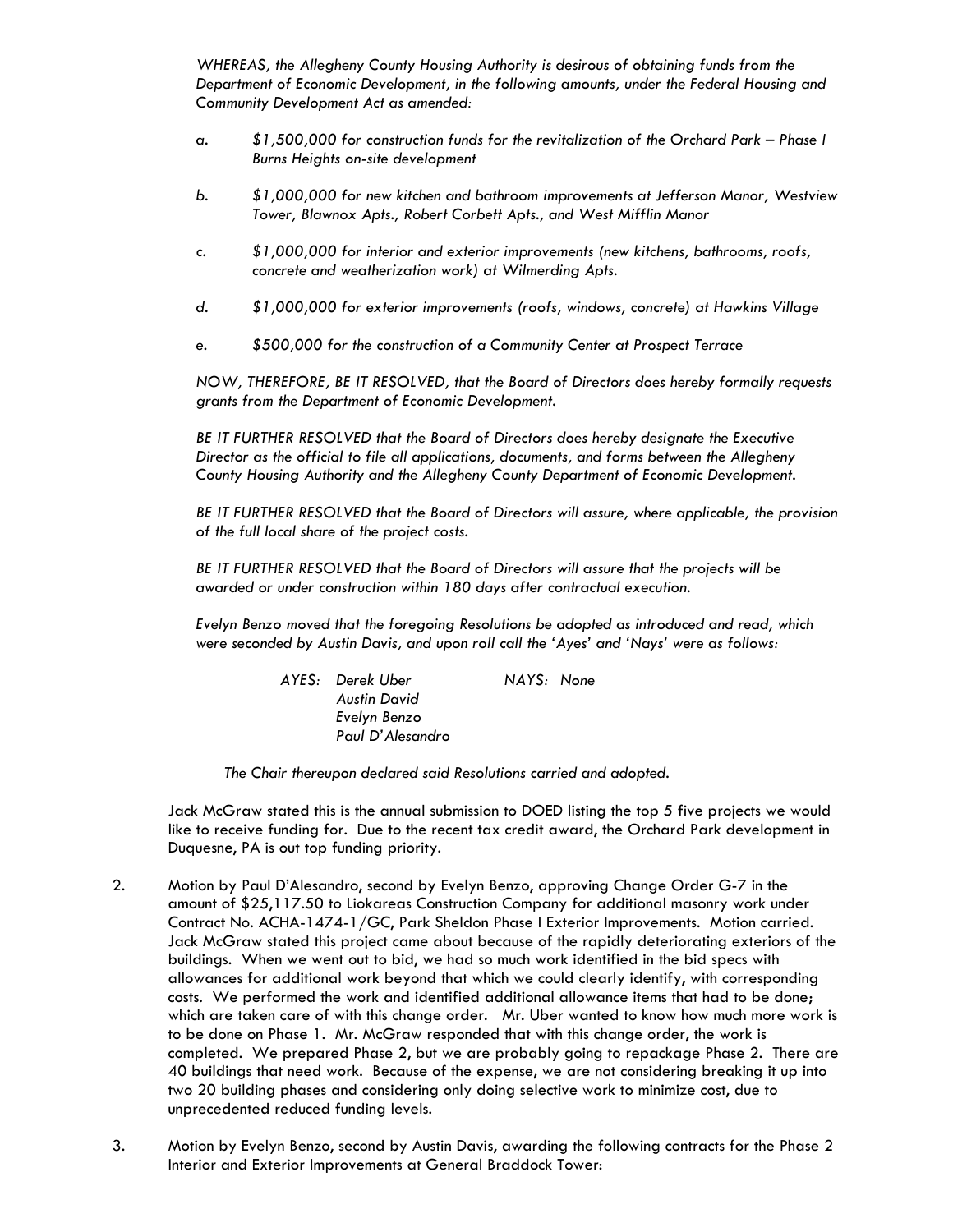- a. Contract ACHA-1500-1/GC, General Construction Contract, in the amount of \$717,000 to Liokareas Construction Company;
- b. Contract ACHA-1500-2/EC, Electrical Contract, in the amount of \$103,500 to Right Electric, Inc.

 Motion carried. Jack McGraw stated this project is largely funded through DOED grant for exterior improvements to the building. We are doing lighting, landscaping, and the largest piece of this project is window replacement. That is being done due to we have a Honeywell EPC that is going to supply a new HVAC system. This building was built at a time when all the units had window AC systems. We are going to eliminate the window AC units and need to replace the old windows, which will be more energy efficient. The first phase of this building was to get the Floors 10-12 back on line.

# C. Legal

1. The following **Resolution #13-13** was introduced by the Chair, read in full and considered:

# *RESOLUTION #13-11 APPROVING COLLECTION LOSS*

 *BE IT RESOLVED that the Board of Directors of the Allegheny County Housing Authority hereby approve transfer of uncollectible tenant accounts in the amount of \$17,112.11 and referral to General Counsel for further action, if warranted.* 

*Evelyn Benzo moved that the foregoing Resolution be adopted as introduced and read, which was seconded by Austin Davis, and upon roll call the 'Ayes' and 'Nays' were as follows:* 

> *AYES: Derek Uber NAYS: None Austin David Evelyn Benzo Paul D'Alesandro*

 *The Chair thereupon declared said Resolutions carried and adopted.* 

## D. Purchasing

- 1. Motion by Evelyn Benzo, second by Paul D'Alesandro, awarding RFP Contract ACHA-1497, Prepaid Debit Card Program, to J. P. Morgan Chase Bank, N.A., for a one-year period, with up to four 1-year renewal options. Motion unanimously approved. Rich Stephenson stated we run about 3000 checks a month for HAP payments and utility allowances. Instead of issuing checks, and the postage, paper, and time involved with that procedure, JP Morgan Chase will issue a debit card to each payee, and each month payments to program participants, as well as landlords who choose not to enroll for direct deposit, will be transferred to the debit cards. This results in significant savings to the Authority. J.P. Morgan Chase already runs this program for several PHAs throughout the country. Mr. Uber wanted to know if a balance is taken off the card if it's not used, like a gift card. Mr. Stephenson responded that was one of the scoring criteria, fees charged for services. JP Morgan Chase has very limited charges to the end user. If they would happen to lose the card, they would have to pay a fee to have another one reissued. The program should save up to about \$50,000 a year. Mr. Uber wanted to know how the program will transition. Mr. Stephenson said certainly, there will be an education process. That was another reason why we liked JP Morgan Chase; they have developed and been using a program to educate the end users; a lot of communication has to take place between the participants, the Authority and JP Morgan Chase. What is nice about this card is that the end user does not need to have a bank account to use this card. Our goal is to transition to the card within 60 days.
- **Reports** None.

**Adjournment**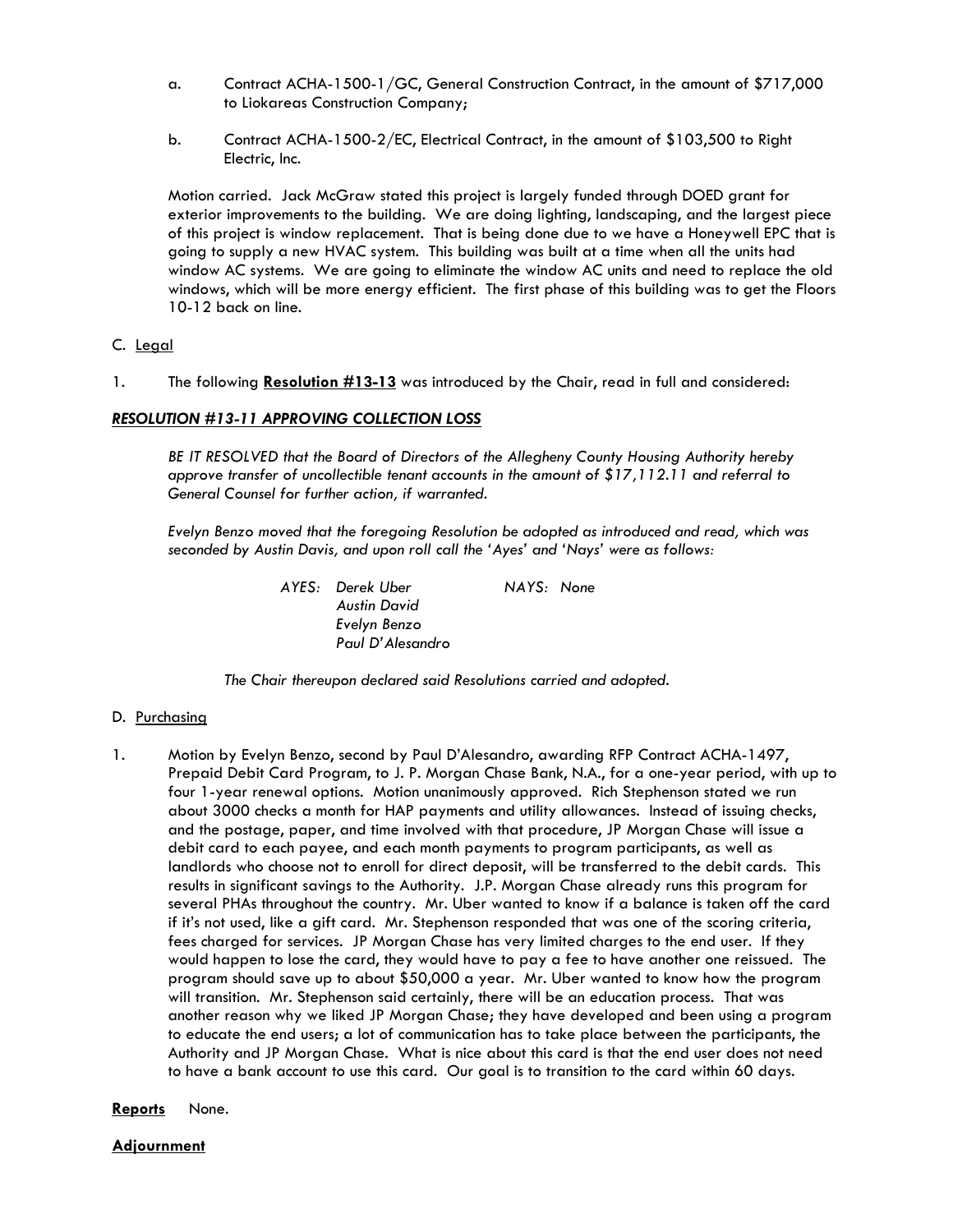Motion by Austin Davis, second by Evelyn Benzo, to adjourn the meeting. Motion carried.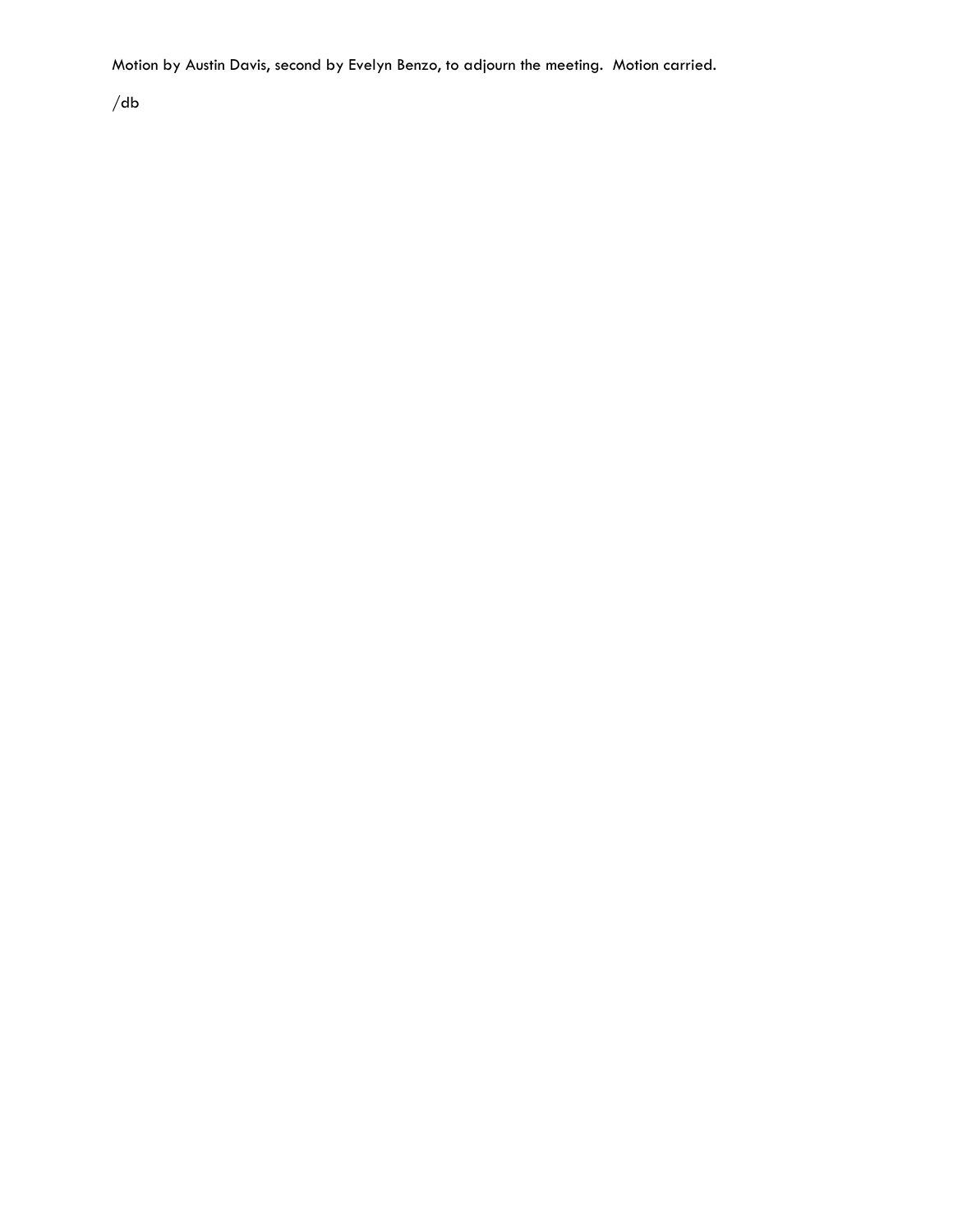## **ALLEGHENY COUNTY HOUSING AUTHORITY Board of Directors Meeting Tuesday, September 17, 2013**

#### **MINUTES**

The members of the Board of Directors of the Allegheny County Housing Authority held a regular meeting on Tuesday, September 17, 2013, at 10:30 a.m. in the board room at the Authority's offices located on the 12<sup>th</sup> floor, 625 Stanwix Street, Pittsburgh, PA, 15222. Those present and absent were as follow:

| Present: | Austin Davis                 | Absent: Derek Uber |
|----------|------------------------------|--------------------|
|          | Evelyn Benzo                 | Vera Kelly         |
|          | Paul D'Alesandro (via phone) |                    |

The Vice Chair declared a quorum present, advised those attending that this day prior to the meeting the Board met in executive session to discuss matters involving litigation, property, and personnel, and called the meeting to order.

Evelyn Benzo made a motion to approve the Minutes of the July 16, 2013 meeting, which motion was seconded by Paul D'Alesandro and approved by all.

**Attendance**: : Frank Aggazio, George Janocsko, Esq., Deborah Breitenstein, Maria Atkinson, Bobby Gabbianelli, Jack McGraw, Kim Longwell, Jeannine Rose, Frank Magliocco, Dean Allen, James Bulls, Jim Zapf, Mike Vogel, Rich Stephenson, Pat Blackwell, Barbara Baulding,

#### **Public Participation** None

**Old Business** None.

#### **New Business**

#### A. Administration

- 1. Motion by Evelyn Benzo, second by Paul D'Alesandro, appointing Austin Davis to the boards of directors of the following non-profit corporations fully owned by the Authority:
	- a) Allegheny Composite Housing Development Corporation
	- b) Allegheny Housing Development Corporation
	- c) Allegheny Housing Partnership, Inc.
	- d) Fox Hill Management, Inc.
	- e) Leetsdale Housing Development Corporation
	- f) Ohio Valley Housing GP Corp.
	- g) Swissvale Housing Development Corporation
	- h) Three Rivers Communities, Inc.
	- i) Three Rivers GP Corp.
	- j) Waterfront Housing GP Corp.
	- k) West Pine Affordable Housing, Inc.

#### Motion carried.

- 2. Motion by Evelyn Benzo, second by Paul D'Alesandro, approving an agreement with the County of Allegheny for the provision of legal services to the Authority. The Executive Director advised typical services would include representation of the Authority concerning landlord/tenant actions, consultation of HR related matters, labor issues, contracts, etc. The motion was unanimously approved.
- B. Development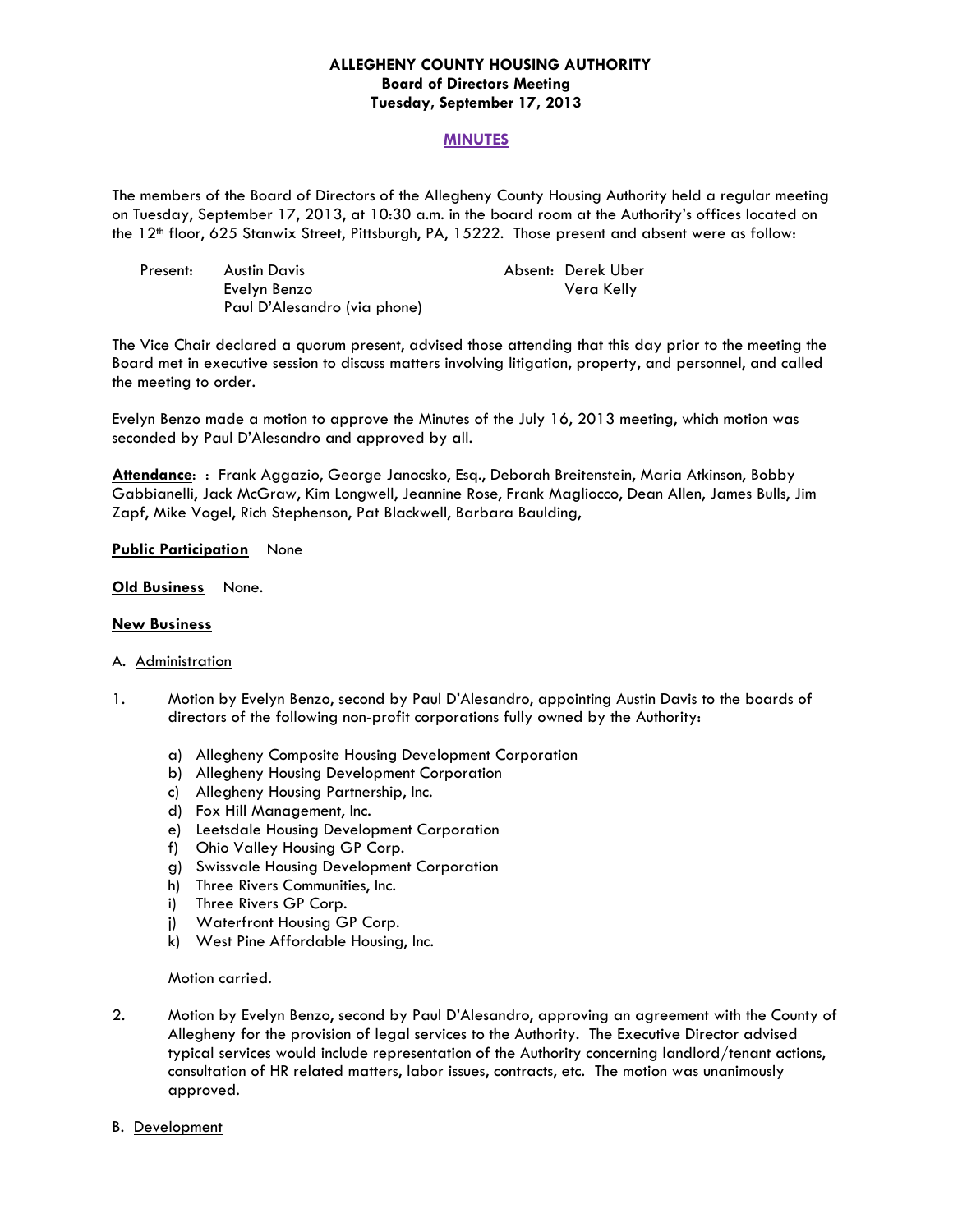- 1. Motion by Evelyn Benzo, second by Paul D'Alesandro, awarding the following contracts for Exterior Improvements at Park/Sheldon Apts.-Phase 2:
	- a. General Construction Contract ACHA-1496-1/GC in the amount of \$2,167,000 to Liokareas Construction Company.
	- b. Electrical Contract ACHA-1496-2/EC in the amount of \$71,340 to Wheels Mechanical Contracting.

Jack McGraw explained this is Phase 2 of the work, to address some structural damage due to water infiltration (roofing, siding, gutters, downspouts, windows, exterior doors), to 20 buildings. We will be coming back next year to address Phase 3, consisting of 10 buildings. The motion was approved and carried.

- 2. Motion by Evelyn Benzo, second by Paul D'Alesandro, awarding Contract ACHA-1503-1/GC, Accessible Parking Improvements at Forest Glen, in the amount of \$16,900 to Joseph Palmieri Construction, Inc. Motion carried. Jack McGraw stated we purchased this property about a year ago. A condition of HUD for approval of the purchase was that one of the units in the complex has to be handicapped accessible, which we did, including installation of an elevator in the unit. The work will bring the sidewalk and parking area for that unit in compliance with UFAS/504. This contractor performed well on a previous job at Hays Manor.
- 3. Motion by Paul D'Alesandro, second by Evelyn Benzo, awarding Contract ACHA-1505, ACM Abatement at General Braddock Tower – Phase 2, in the amount of \$34,200 to Gray Waste Management. Jack McGraw advised that we discovered all of the old VCT contains asbestos. We had abated some of the common areas under a previous contract for the 10-11-12 floors. Now we have vacated the 9<sup>th</sup> floor for some plumbing change overs and want to take care of this work. The second part involves work to be done under the energy performance contract with Honeywell. We are going to put a new AC system in the building, and they need to drill through the floors for the installation, so part of this contract is to remove a small area of the floor tile in each unit. Later we will come back at some point and do the rest of the apartments. Motion approved and carried.
- C. Finance
- 1. The following **Resolution #13-14** was introduced by the Vice Chair, read in full and considered:

## *RESOLUTION #13-14*

*WHEREAS, the Allegheny County Housing Authority has prepared its Fiscal Year 2014 Operating Budgets; and* 

*WHEREAS, HUD has implemented asset based management rules necessitating the creation of a Central Office Cost Center budget as well as Asset Management Project (AMP) budgets; and* 

*WHEREAS, the Allegheny County Housing Authority finds that the proposed total expenditures of \$39,496,884 for the Central Office, and \$19,576,390 for the AMPs, are necessary for an efficient and economical operation of the Authority for the purpose of serving the Allegheny County Housing Authority residents; and* 

*WHEREAS, the ACHA finds that the Budgets are reasonable in that they indicate funding sources adequate to cover all proposed expenditures.* 

*NOW THEREFORE BE IT RESOLVED by the Board of Directors of the Allegheny County Housing Authority that the Fiscal Year 201 Operating Budgets are approved, and that the Executive Director*  is authorized and shall take such measures as necessary to place the Fiscal Year 2014 operating *budgets in effect.* 

*Paul D'Alesandro moved that the foregoing Resolution be adopted as introduced and read, which was seconded by Evelyn Benzo, and upon roll call the 'Ayes' and 'Nays' were as follows:*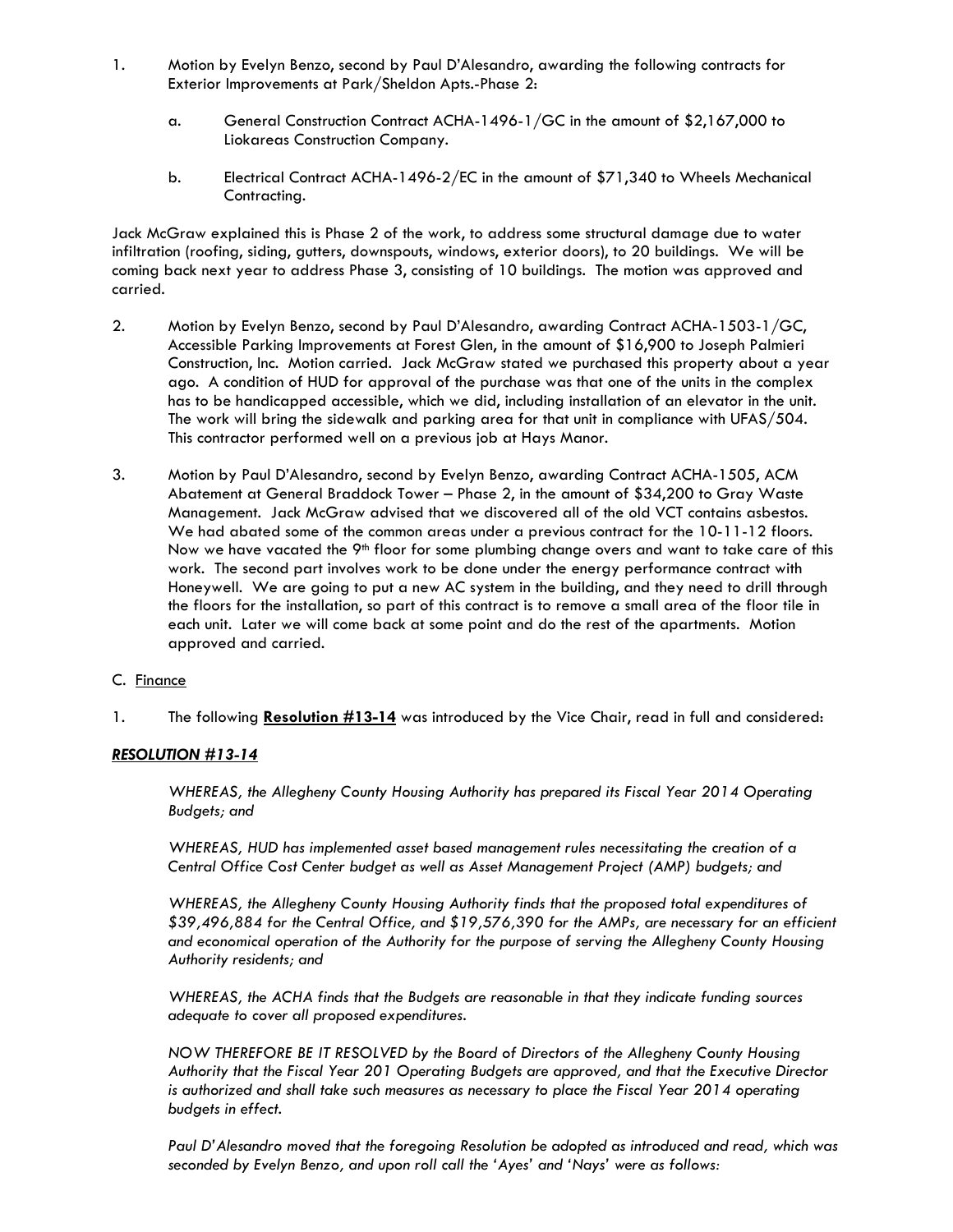*AYES: Austin Davis NAYS: None* 

 *The Vice Chair thereupon declared said Resolution carried and adopted.* 

*Evelyn Benzo Paul D'Alesandro* 

- 2. Motion by Paul D'Alesandro, second by Evelyn Benzo, approving a \$500,000 owner's draw from the Harrison Hi-Rise reserves. The motion was unanimously approved and carried.
- 3. The following **Resolution #13-15** was introduced by the Vice Chair, read in full and considered:

## *RESOLUTION #13-15*

 *BE IT RESOLVED that the Board of Directors of the Allegheny County Housing Authority hereby approve* transfer of all uncollectible tenant accounts through September 30, 2013 (fiscal year end) and referral for further action, if warranted.

*Paul D'Alesandro moved that the foregoing Resolution be adopted as introduced and read, which was seconded by Evelyn Benzo, and upon roll call the 'Ayes' and 'Nays' were as follows:* 

 *AYES: Austin Davis NAYS: None* 

 *The Vice Chair thereupon declared said Resolution carried and adopted.* 

*Evelyn Benzo Paul D'Alesandro* 

- D. Travel
- 1. Motion by Evelyn Benzo, second by Paul D'Alesandro, approving travel for up to 4 staff to attend the NAHRO National Conference & Exhibition from October 24-26, 2013 in Cleveland, OH. Motion carried.

**Reports** Mr. Davis commended the Executive Director on the recent editorial in the *Pittsburgh Post-Gazette*, co-authored with Castor Binion, concerning the impact of federal funding cuts on PHAs.

## **Adjournment**

There being no further business to conduct, Evelyn Benzo made a motion to adjourn the meeting, which motion was seconded by Paul D'Alesandro and approved by all.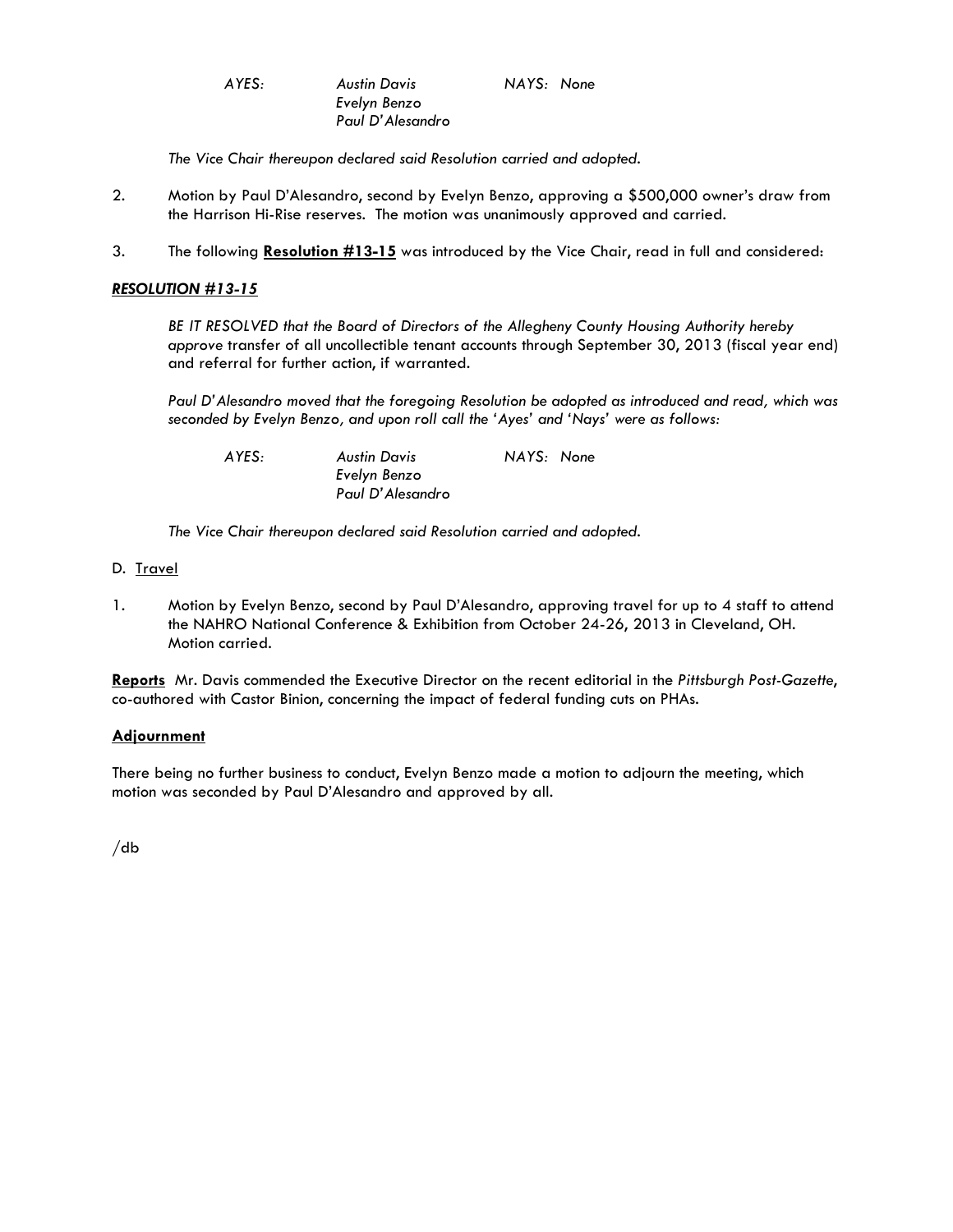## **ALLEGHENY COUNTY HOUSING AUTHORITY Board of Directors Meeting Tuesday, October 15, 2013**

## **MINUTES**

The members of the Board of Directors of the Allegheny County Housing Authority held a regular meeting on Tuesday, October 15, 2013, at 10:30 a.m. in the board room at the Authority's offices located on the 12th floor, 625 Stanwix Street, Pittsburgh, PA, 15222. Those present and absent were as follow:

| Present: | Derek Uber          |
|----------|---------------------|
|          | <b>Austin Davis</b> |
|          | Evelyn Benzo        |
|          | Paul D'Alesandro    |

Absent: Vera Kelly

The Chair declared a quorum present, advised those attending that this day prior to the meeting the Board met in executive session to discuss matters involving litigation, property, and personnel, and called the meeting to order.

Austin Davis made a motion to approve the Minutes of the September 17, 2013 meeting, which motion was seconded by Evelyn Benzo and approved by all.

**Attendance**: : Frank Aggazio, George Janocsko, Esq., Deborah Breitenstein, Frank Magliocco, Pat Blackwell, Kim Longwell, Paul Reiber, Jack Kearney, James Bulls, Jim Zapf, Mike Vogel, Marlene Sanders, Dean Allen, Barbara Baulding, Jack McGraw, Linda Aliberti, Jeannine Rose, Rich Stephenson

# **Public Participation**

Mr. Aggazio stated there are two awards this month. The first is to recognize Marlene Sanders, manager of Prospect Terrace, concerning a meeting she conducted with approximately 15 social service providers at Prospect Terrace to see how they could help us and the residents to stem the violence at the development. Ms. Sanders handled the meeting flawlessly and I want to recognize the outstanding job she did. The second award is actually for the month of September. I shared with the Board before the meeting our REAC scores for several properties, which have been consistently in the mid to upper 90s, for 8 or 9 properties, which is outstanding. It is hard to single out one person, but we have someone who contributes any way he can, especially with the sidewalks – REAC can ding us for points if the sidewalks present tripping hazards. Jack Kearney has been going around the County taking care of that, doing an outstanding job, and we are recognizing his efforts. Mr. Kearney and Ms. Sanders expressed their gratitude for their recognition.

## **Old Business** None.

## **New Business**

#### A. Administration

1. Motion by Austin Davis, second by Paul D'Alesandro, approving amendments to the Insurance Plans portion of the Employee Handbook, concerning dates benefits would start for new hires, and when benefits would end. Motion carried.

## B. Development

1. Motion by Evelyn Benzo, second by Paul D'Alesandro, to approve Change Order P-4 in the amount of \$26,693.52 to Mele Mechanical, LLC, for additional plumbing work required on the  $9<sup>th</sup>$ floor, Wing A, B, C & D, of General Braddock Tower, under Contract ACHA-1486-2/PC , General Braddock Tower Interior and Exterior Improvements, Phase 1. Jack McGraw advised that as part of the work to bring floors 10, 11 and 12 back on line, we had to replace the sanitary stacks which are badly deteriorated. In order to do that we had to vacate the  $9<sup>th</sup>$  floor and we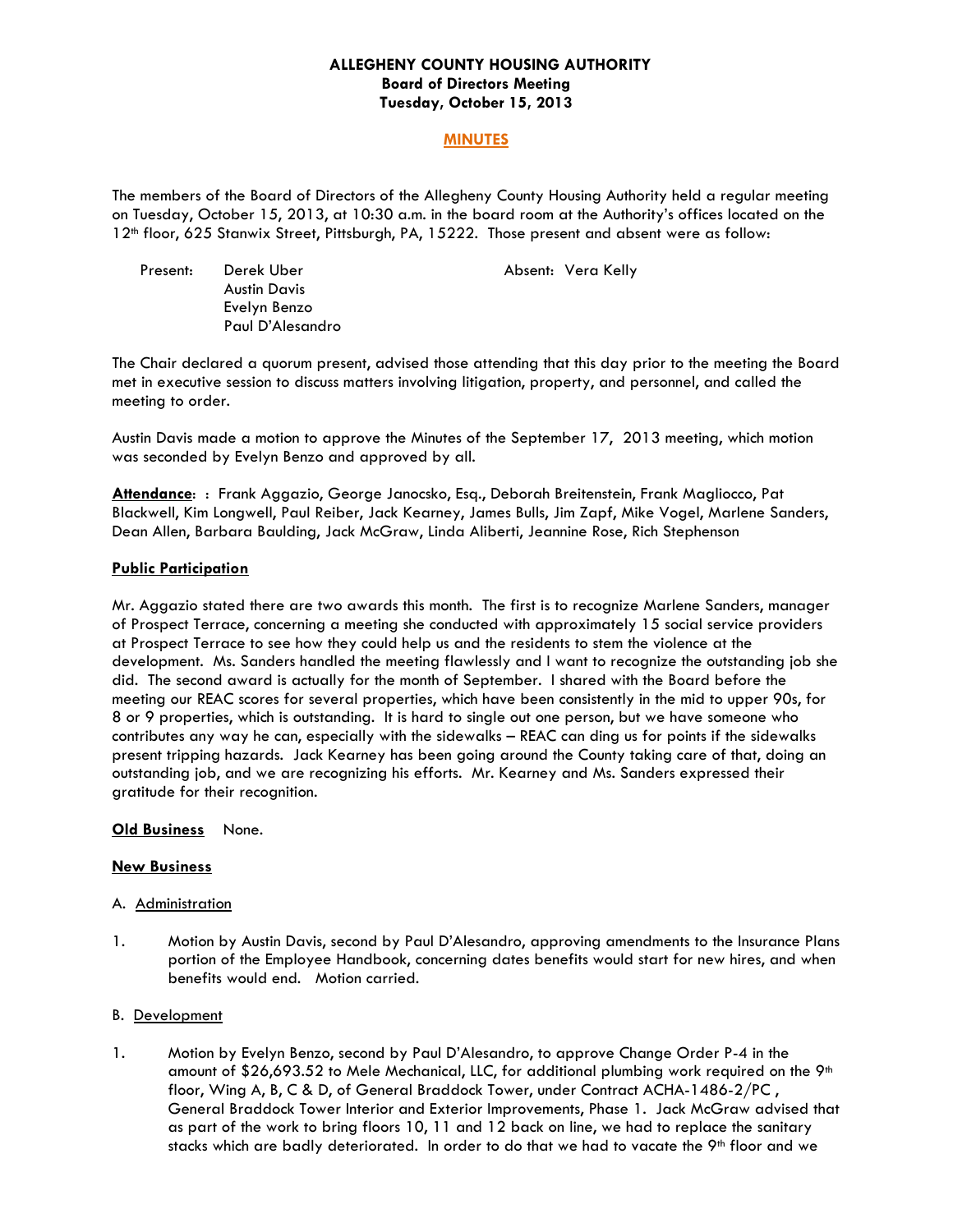wanted to also replace the stacks on the 9<sup>th</sup> floor while the floor was vacant. The motion was unanimously approved.

#### C. Purchasing

- 1. Motion by Austin Davis, second by Evelyn Benzo, approving piggyback of the Pennsylvania State Contract #4400010438 with SimplexGrinnell, in an approximate amount of \$100,000, for the annual inspection and maintenance of ACHA's fire protection systems. Motion carried.
- 2. Motion by Paul D'Alesandro, second by Evelyn Benzo approving piggyback of the PA State CoStars Contract #003-175 with All Lines Technology, Inc. for the purchase of 26 computers at a cost of \$22,305, to standardize and update ACHA computer equipment pursuant to its computer replacement plan. Motion carried.

#### D. Public Safety

1. The following **Resolution #13-16** was introduced by the Chair, read in full and considered:

## *RESOLUTION #13-16 ADOPTING POLICY AND PROCEDURES FOR DISSEMINATION OF PROTECTED INFORMATION REQUIRED BY* **18 PA. C.S.A. §9106(C)(5) OR (6)**

#### **I. PURPOSE**

The purpose of this directive is to establish policy guidelines of the Allegheny County Housing Authority which will enable its Public Safety Department to gather, disseminate, and receive intelligence, investigative and treatment data from other conforming criminal justice agencies. This data is being classified as "protected information" by 18 Pa. C.S.A. § 9106.

#### **II. POLICY**

It is the policy of Allegheny County Housing Authority to conform to the mandates of the Criminal History Record Information Act 18 Pa. C.S.A. § 9101 et seq. (CHRIA).

#### **III. DEFINITIONS**

**Automated Systems —** A computer or other internally programmed device capable of automatically accepting and processing data, including computer programs, data communication links, input and output data and data storage devices.

**Criminal Justice Agency —** A court, including the minor judiciary, with criminal jurisdiction or any other governmental agency, or sub-unit thereof, created by statute or by the State or Federal constitutions, specifically authorized to perform as its principal function the administration of criminal justice, and which allocates a substantial portion of its annual budget to such function. Criminal justice agencies include, but are not limited to: organized State and municipal police departments, local detention facilities, county, regional and State correctional facilities, probation agencies, district or prosecuting attorneys, parole boards, pardon boards and such agencies or subunits thereof, as are declared by the Attorney General to be criminal justice agencies as determined by a review of applicable statutes and the State and Federal constitutions or both.

**Protected information —** Protected information includes three types of information - - Intelligence Information, Investigative Information and Treatment Information. Refer to these definitions.

**Intelligence information —** Information concerning the habits, practices, characteristics, possessions, associations or financial status of any individual compiled in an effort to anticipate, prevent, monitor, investigate or prosecute criminal activity. Notwithstanding the definition of "treatment information" contained in this section, intelligence information may include information on prescribing, dispensing, selling, obtaining or using a controlled substance as defined in the act of April 14, 1972 (P.L. 233, No. 64), known as the Controlled Substance Drug Device and Cosmetic Act.

**Investigative information —** Information assembled as a result of the performance of any inquiry, formal or informal, into a criminal incident or an allegation of criminal wrongdoing and may include modus operandi information.

**Treatment information —** Information concerning medical, psychiatric, psychological or other rehabilitative treatment provided, suggested or prescribed for any individual charged with or convicted of a crime.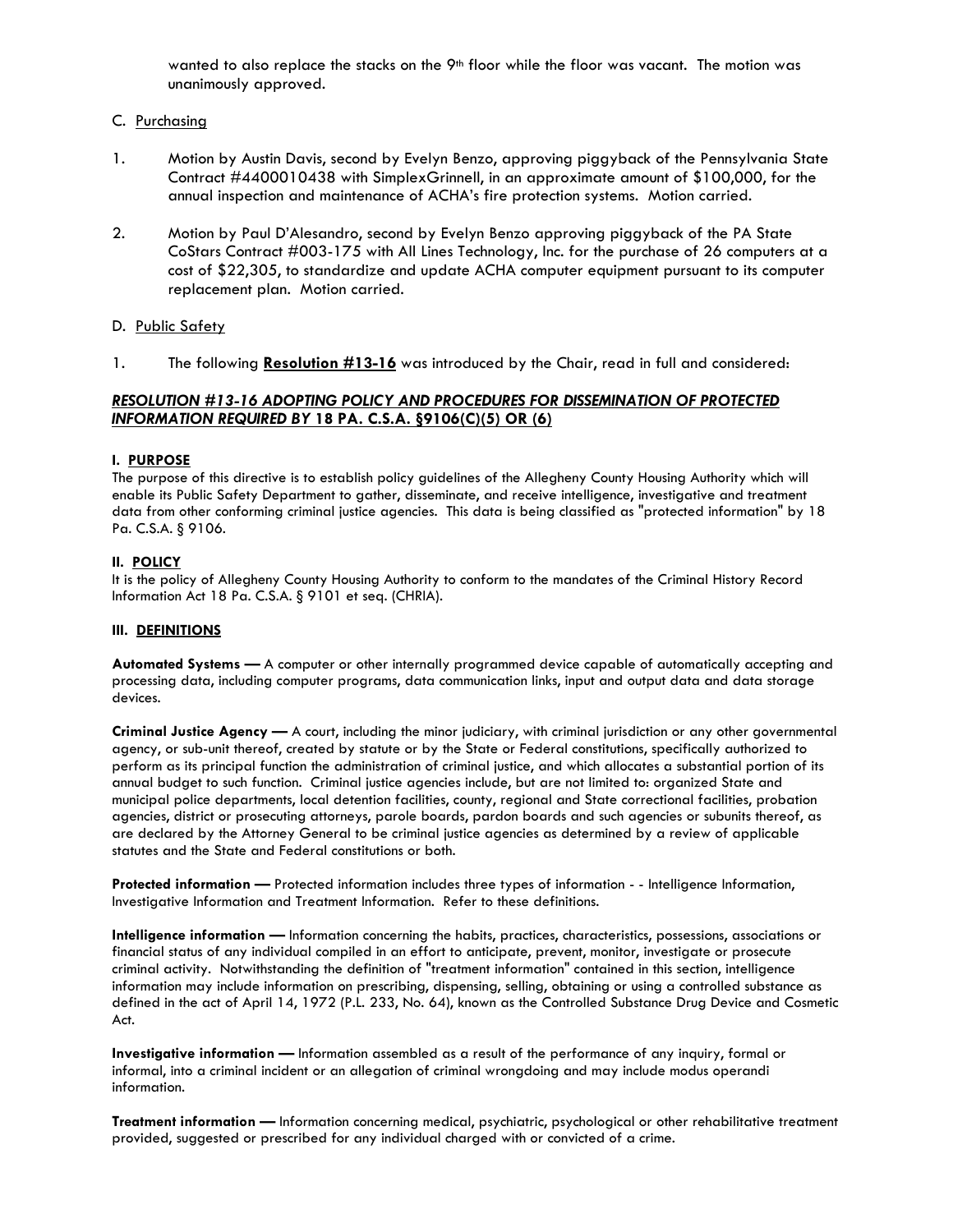**Repository —** Any location in which criminal history record information is collected, compiled, maintained and disseminated by a criminal justice agency.

**Central Repository —** The central location for the collection, compilation, maintenance and dissemination of criminal history record information by the Pennsylvania State Police.

**Criminal History Record Information —** Information collected by criminal agencies concerning individuals, and arising from the initiation of a criminal proceeding, consisting of identifiable descriptions, dates and notations of arrests, indictments, informations or other formal charges and any dispositions arising therefrom. The term does not include intelligence information, investigative information or treatment information, including medical and psychological information, or information and records specified in Section §9104, relating to Scope.

#### **IV. PROCEDURES**

**Intelligence Officer Michael J. Vogel, Chief of Police,** will be designed as the intelligence officer and will be responsible for the classification, computerization and dissemination of all "protected information" classified in CHRIA. He may designate other members of the Department to perform this duty on an as needed basis upon approval of the Chief of Police.

**1. Collection of protected information —** The Department will collect protective information in its automated system only when the following conditions are met:

- a. The information concerns an individual or group which it reasonably suspects of criminal activity.
- b. The information is related to criminal activity that would give rise to prosecution for a state offense graded a misdemeanor or felony or for a Federal offense for which a penalty is imprisonment for more than one year.
- c. The information is categorized based upon subject matter.
- d. The information does not concern participation in a political, religious or social organization, or in the organization or support of a nonviolent demonstration, assembly, protest, rally or similar form of public speech, unless there is a reasonable suspicion that the participation by the subject of the information is related to criminal activity or prison rule violation.

Protected information will not be collected for, or transferred to, the central repository maintained by the Pennsylvania State Police.

**2. Security of Protected information —** The confidentiality of protected information will be provided for and securely maintained by:

- a. Following department physical plant/maintenance policy to reasonably protect repository from theft, sabotage and manmade or natural disasters.
- b. Properly selecting, supervising, and training personnel authorized to have access to protected information.
- c. Insure that, where computerized data processing is employed, the equipment utilized for maintaining intelligence information, investigative information or treatment information is dedicated solely to purposes related to the administration of criminal justice. If the equipment is not used solely for the administration of criminal justice, the criminal justice agency is accorded equal management participation in computer operations used to maintain the intelligence information, investigative information or treatment information.
- d. Insuring that only those authorized to access protected information are electronically coded or otherwise designated to enter the automated system. A copy of the authorization list will be maintained by the intelligence officer.
- e. Three different levels of storage of protected information will be established for reliability and sensitivity:
	- i. **Level I** Will include all information that has been received from a reliable source and is substantiated.
	- ii. **Level II** Will include all information that has been received from a reliable source but is unsubstantiated.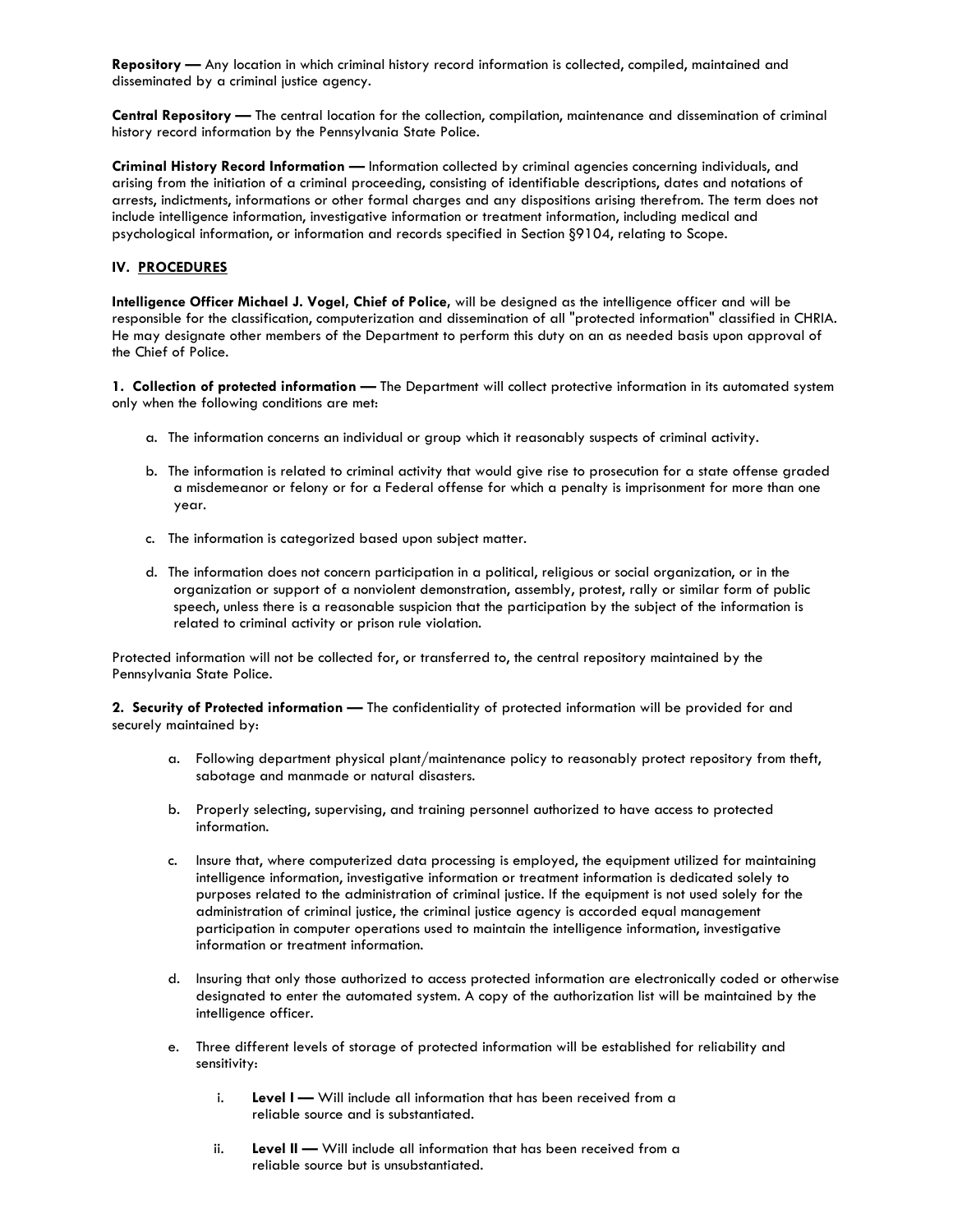iii. **Level III —** Will include all information that has been received from an unreliable source and is not and cannot be substantiated.

**3. Dissemination of Protected Information —** This Department's intelligence office may only disseminate protected information if the following conditions are met:

- a. The requesting criminal justice agency must certify that it has adopted policies and procedures consistent with this Act. This may be a verbal certification, if agency is known to intelligence officer.
- b. The intelligence officer records on the designated form the pertinent information for a proper audit trail of disseminated protected information. This record is to be maintained separate from the individual's file.
- c. The protected information has been determined to be reliable.
- d. The requesting criminal justice agency justifies its request based on name, fingerprints, modus operandi, genetic typing, voice print or other identifying characteristics.
- e. The intelligence officer lists on the Dissemination Log: the date, purpose and agency requesting the information.

In the event the intelligence officer becomes aware of/by any means that previously disseminated information is misleading, obsolete, and/or unreliable, the information is to be corrected and the recipient agencies notified of the change within a reasonable time period.

Protected information in the Department's possession but which was not obtained through our sources may not be disseminated to another agency except if requesting agency and our department are investigating or prosecuting a criminal matter jointly. The intelligence officer must, however, refer requesting agency to the agency which was the source of the information.

This Department's intelligence officer, when requesting protected information from another agency, must certify in writing that this department complies with CHRIA.

**4. Retention of Records —** Department's protected information will be maintained and will be purged only with the written approval from the Chief of Police and only under the following conditions:

- a. The data is no longer relevant or necessary to meet the goals and objectives of this agency.
- b. The data is obsolete making it unreliable for present purposes and updating it would be worthless.
- c. The data cannot be used for strategic or tactical purposes associated with the duties of this agency.

*Austin Davis moved that the foregoing Resolution be adopted as introduced and read, which was seconded by Paul D'Alesandro, and upon roll call the 'Ayes' and 'Nays' were as follows:* 

 *AYES: Derek Uber NAYS: None* 

 *The Chair thereupon declared said Resolution carried and adopted.* 

*Austin Davis Evelyn Benzo Paul D'Alesandro* 

#### **Reports** None.

#### **Adjournment**

There being no further business to conduct, Evelyn Benzo made a motion to adjourn the meeting, which motion was seconded by Austin Davis and unanimously approved.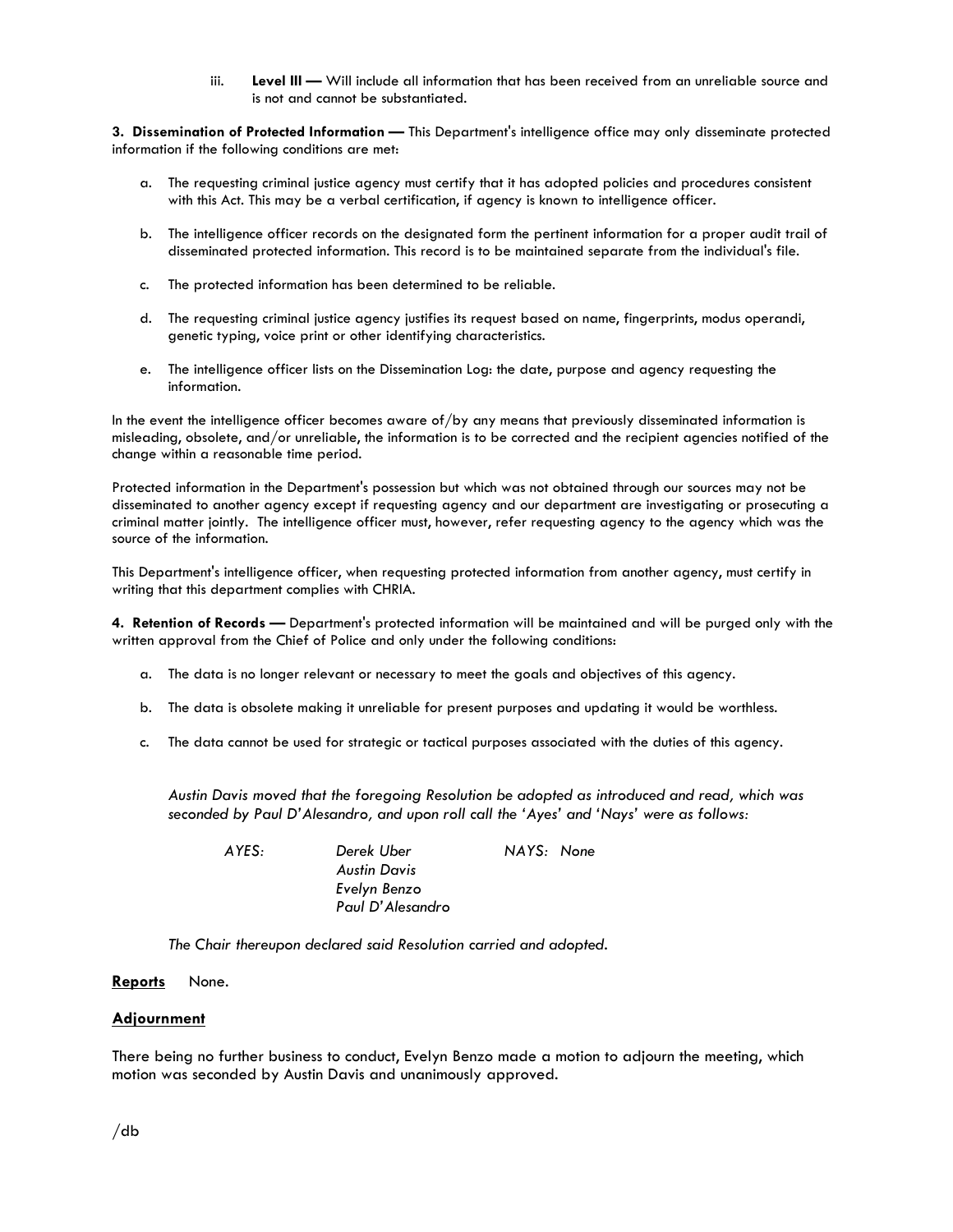## **ALLEGHENY COUNTY HOUSING AUTHORITY Board of Directors Meeting Tuesday, November 19, 2013**

#### **MINUTES**

The members of the Board of Directors of the Allegheny County Housing Authority held a regular meeting on Tuesday, November 19, 2013, at 10:30 a.m. in the board room at the Authority's offices located on the 12th floor, 625 Stanwix Street, Pittsburgh, PA, 15222. Those present and absent were as follow:

| Present: | Derek Uber          |
|----------|---------------------|
|          | <b>Austin Davis</b> |
|          | Evelyn Benzo        |
|          | Paul D'Alesandro    |

Absent: Vera Kelly

The Chair declared a quorum present, advised those attending that this day prior to the meeting the Board met in executive session to discuss matters involving litigation, property, and personnel, and called the meeting to order.

Paul D'Alesandro made a motion to approve the Minutes of the October 15, 2013 meeting, which motion was seconded by Evelyn Benzo and approved by all.

**Attendance**: Frank Aggazio, George Janocsko, Deborah Breitenstein, Pat Blackwell, Paul Reiber, Ronald Yates, Maria Atkinson, Kim Longwell, Jim Zapf, James Bulls, Ed Mogus, Dean Allen, Jack McGraw, Frank Magliocco, Linda Aliberti, Barbara Baulding

## **Public Participation**

Mr. Aggazio presented Assistant Facilities Manager Ron Yates with the employee of the month award, in recognition of his extraordinary job performance which contributed to the high REAC scores the Authority has received this year. Mr. Yates expressed his gratitude to Mr. Aggazio and the Board for this recognition.

**Old Business** None.

## **New Business**

A. HCVP

1. The following **Resolution #13-17** was introduced by the Chair, read in full and considered:

## *RESOLUTION #13-17 CERTIFYING TO AND APPROVING SUBMISSION TO HUD OF THE ANNUAL SEMAP CERTIFICATION*

*RESOLVED, that the Board of Directors of the Allegheny County Housing Authority hereby certify to*  and approve submission to HUD of the annual Section 8 Management Assessment Program (SEMAP) *Certification for fiscal year ending September 30, 2013.* 

*Paul D'Alesandro moved that the foregoing Resolution be adopted as introduced and read, which was seconded by Austin Davis, and upon roll call the 'Ayes' and 'Nays' were as follows:*